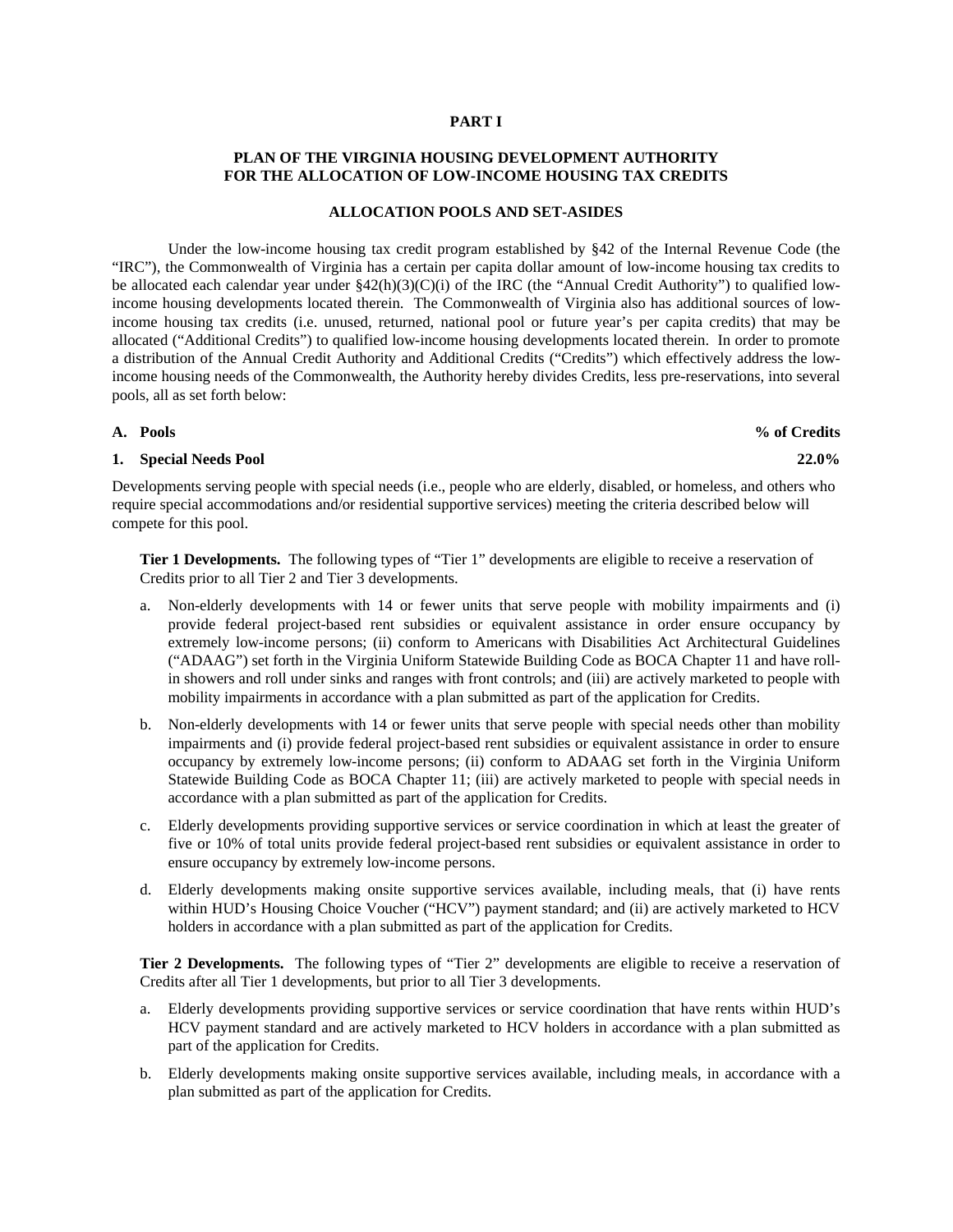**Tier 3 Developments.** The following types of "Tier 3" developments are eligible for a reservation of Credits after all Tier 1 and Tier 2 developments.

- a. Non-elderly developments with 14 or fewer units exclusively serving people with special needs other than developments meeting the standards set for Tier 1 or Tier 2.
- b. Developments meeting the definition of 55 and over housing as contained in the U.S. Fair Housing Act, other than developments meeting the standards for Tier 1 or Tier 2.

## **2. Community Development Pool 15.0%**

Developments that contribute to local and/or state community development priorities/strategies will compete in this Pool at the election of the developer.

## **3. Geographic Pool #1 17.5%**

Each development (excluding developments from the Special Needs and Community Development Pools), which is located within one of the jurisdictions listed below, will compete in this Pool.

| Alexandria City         | <b>Fairfax County</b>    | Loudoun County     | Prince William County |
|-------------------------|--------------------------|--------------------|-----------------------|
| <b>Arlington County</b> | <b>Falls Church City</b> | Manassas City      | Rappahannock County   |
| Clarke County           | <b>Fauguier County</b>   | Manassas Park City | <b>Warren County</b>  |
| Fairfax City            |                          |                    |                       |

## **4. Geographic Pool #2 9.6%**

Each development (excluding developments from the Special Needs and Community Development Pools), which is located within one of the jurisdictions listed below, will compete in this Pool.

| Amelia County         | Dinwiddie County        | Hopewell City       | Powhatan County             |
|-----------------------|-------------------------|---------------------|-----------------------------|
| Charles City County   | <b>Goochland County</b> | King William County | <b>Prince George County</b> |
| Chesterfield County   | <b>Hanover County</b>   | New Kent County     | Richmond City               |
| Colonial Heights City | Henrico County          | Petersburg City     | <b>Sussex County</b>        |

#### **5. Geographic Pool #3 16.2%**

Each development (excluding developments from the Special Needs and Community Development Pools), which is located within one of the jurisdictions listed below, will compete in this Pool.

| Chesapeake City      | <b>James City County</b> | Poquoson City       | Virginia Beach City |
|----------------------|--------------------------|---------------------|---------------------|
| Gloucester County    | <b>Mathews County</b>    | Portsmouth City     | Williamsburg City   |
| Hampton City         | Newport News City        | <b>Suffolk City</b> | <b>York County</b>  |
| Isle of Wight County | Norfolk City             | <b>Surry County</b> |                     |

#### **6. Geographic Pool #4 8.2%**

Each development (excluding developments from the Special Needs and Community Development Pools), which is located within one of the jurisdictions listed below, will compete in this Pool.

| Albemarle County        | Fluvanna County         | <b>Madison County</b>  | Rockingham County          |
|-------------------------|-------------------------|------------------------|----------------------------|
| Caroline County         | Greene County           | Middlesex County       | Shenandoah County          |
| Charlottesville City    | Harrisonburg City       | <b>Nelson County</b>   | Spotsylvania County        |
| Culpeper County         | King and Queen County   | Northumberland County  | <b>Stafford County</b>     |
| Essex County            | King George County      | <b>Orange County</b>   | <b>Westmoreland County</b> |
| <b>Frederick County</b> | <b>Lancaster County</b> | Page County            | Winchester City            |
| Fredericksburg City     | Louisa County           | <b>Richmond County</b> |                            |
|                         |                         |                        |                            |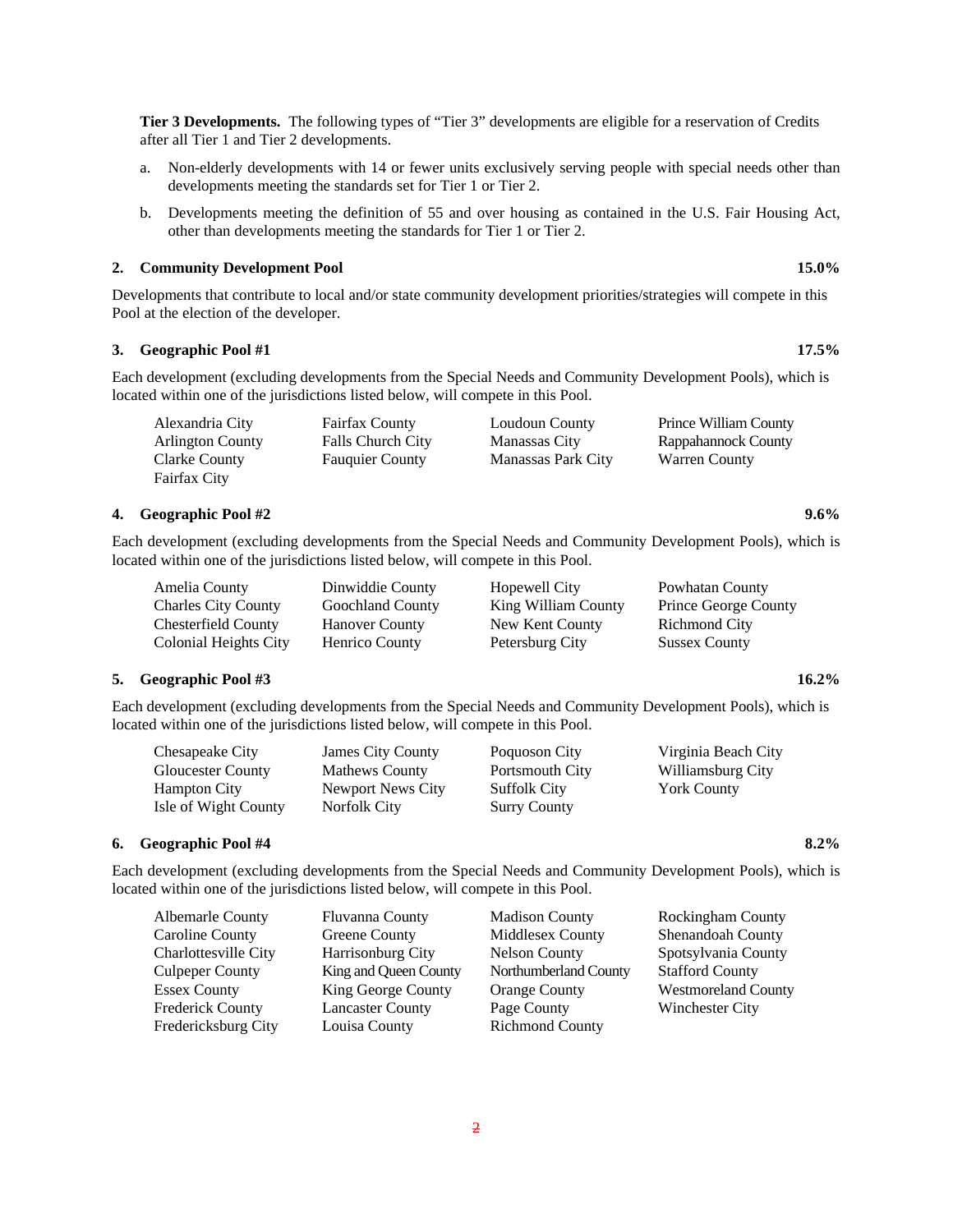#### **7. Geographic Pool #5 6.3%**

Each development (excluding developments from the Special Needs and Community Development Pools), which is located within one of the jurisdictions listed below, will compete in this Pool.

| <b>Amherst County</b>    | <b>Botetourt County</b> | <b>Highland County</b>   | Roanoke City         |
|--------------------------|-------------------------|--------------------------|----------------------|
| <b>Alleghany County</b>  | Buena Vista City        | Lexington City           | Roanoke County       |
| <b>Appomattox County</b> | Campbell County         | Lynchburg City           | Rockbridge County    |
| <b>Augusta County</b>    | Covington City          | <b>Montgomery County</b> | Salem City           |
| <b>Bath County</b>       | Craig County            | Pulaski County           | <b>Staunton City</b> |
| <b>Bedford City</b>      | Giles County            | <b>Radford City</b>      | Waynesboro City      |
| <b>Bedford County</b>    |                         |                          |                      |

## **8. Geographic Pool #6 5.2%**

Each development (excluding developments from the Special Needs and Community Development Pools), which is located within one of the jurisdictions listed below, will compete in this Pool.

| <b>Accomack County</b>   | Dickenson County       | Lee County            | Prince Edward County     |
|--------------------------|------------------------|-----------------------|--------------------------|
| <b>Bland County</b>      | Emporia City           | Lunenburg County      | <b>Russell County</b>    |
| <b>Bristol City</b>      | Franklin City          | Martinsville City     | <b>Scott County</b>      |
| <b>Brunswick County</b>  | Franklin County        | Mecklenburg County    | <b>Smyth County</b>      |
| <b>Buchanan County</b>   | <b>Floyd County</b>    | Northampton County    | Southampton County       |
| <b>Buckingham County</b> | Galax City             | Norton City           | <b>Tazewell County</b>   |
| Carroll County           | <b>Grayson County</b>  | Nottoway County       | <b>Washington County</b> |
| <b>Charlotte County</b>  | Greensville County     | <b>Patrick County</b> | Wise County              |
| <b>Cumberland County</b> | <b>Hailifax County</b> | Pittsylvania County   | <b>Wythe County</b>      |
| Danville City            | Henry County           |                       |                          |

**Unreserved Credits 9. At-Large Pool from Pools 1 – 8**

Each development that does not initially rank high enough to receive a reservation of Credits in Pools 1-8 will compete in this Pool.

**Tier 1 Developments.** The following types of "Tier 1" developments are eligible to receive a reservation of Credits prior to all Tier 2 developments. The highest ranked development ranked above threshold not receiving a reservation of Credits from each of the eight Pools above.

**Tier 2 Developments.** The following types of "Tier 2" developments will receive a reservation of Credits after all Tier 1 developments. Any Tier 1 developments not funded in Tier 1 and all remaining developments ranking above threshold.

### **B. Set-asides**

#### **1. Non-Profit Set-aside**

At least 15% of the Annual Credit Authority in the Pools described above shall be allocated to developments sponsored by qualified nonprofit organizations as defined in Part II of the Plan.

#### **2. Local Housing Authority Set-aside**

At least 15% of the Annual Credit Authority in the Pools described above shall be allocated to developments sponsored by local housing authorities (i.e. applicants claiming experience points for local housing development units) and/or receiving HOPE VI funds that request \$650,000 or less in Credits.

The reservation and allocation of Credits to applications shall be governed by Part II of the Plan.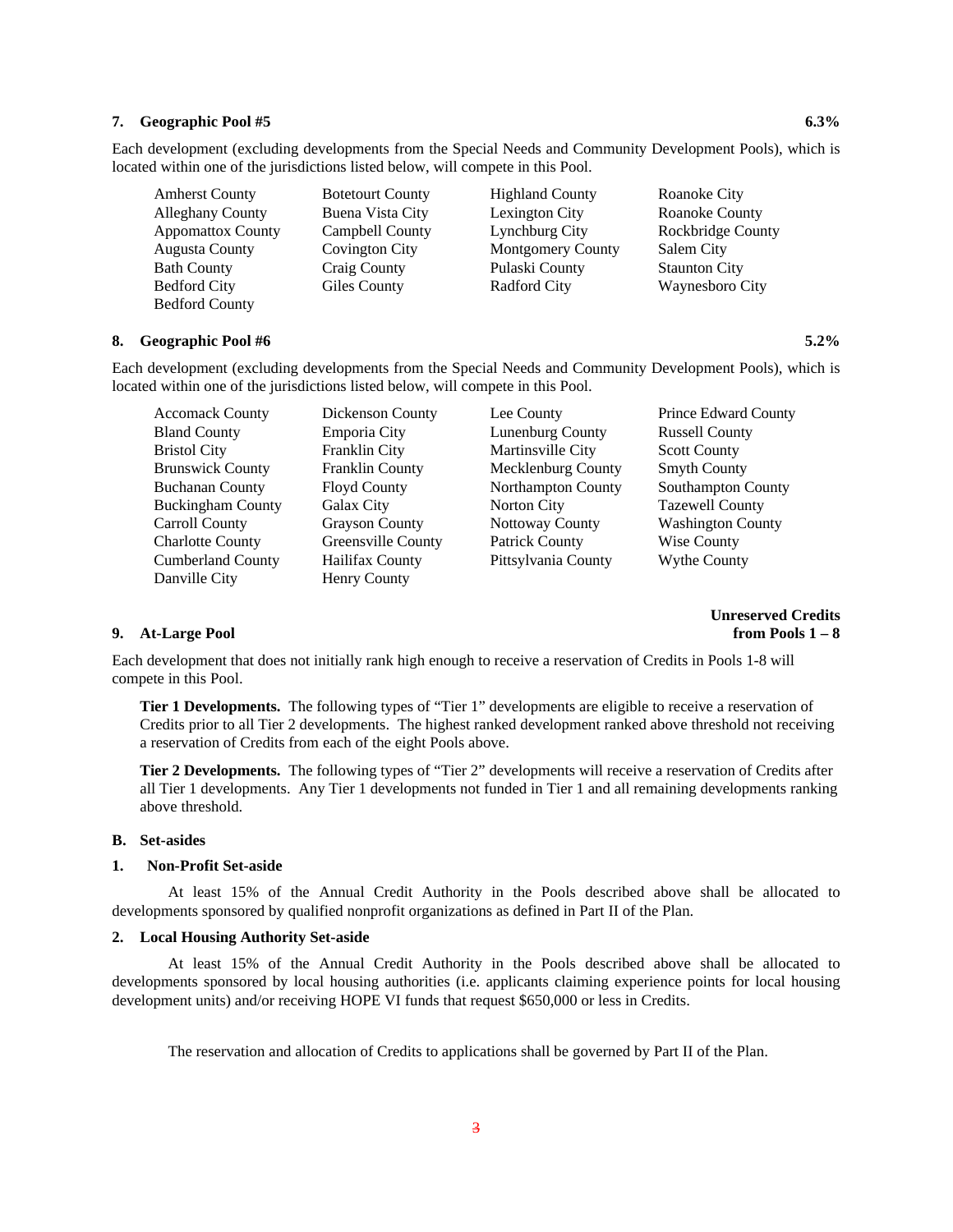# RULES AND REGULATIONS FOR ALLOCATION OF LOW-INCOME HOUSING TAX CREDITS 13 VAC 10-180

This plan of the Virginia Housing Development Authority (the "Authority") for the allocation of lowincome housing tax credits (the "Plan") made as of May, 16, 1995, and amended February 19, 1996, February 12, 1997, February 10, 1998, March 10, 1999, January 24, 2000, March 22, 2000, and April 9, 2001, and January 9,  $\frac{2002}{100}$  is amended effective January  $9,$   $\frac{2002,2003}{1000}$  for the purpose of governing the distribution, reservation and allocation of federal low-income housing tax credits (the "Credits") available under § 42 of the housing developments located throughout the Commonwealth of Virginia for occupancy by low-income persons and families, all in accordance with the requirements of the IRC.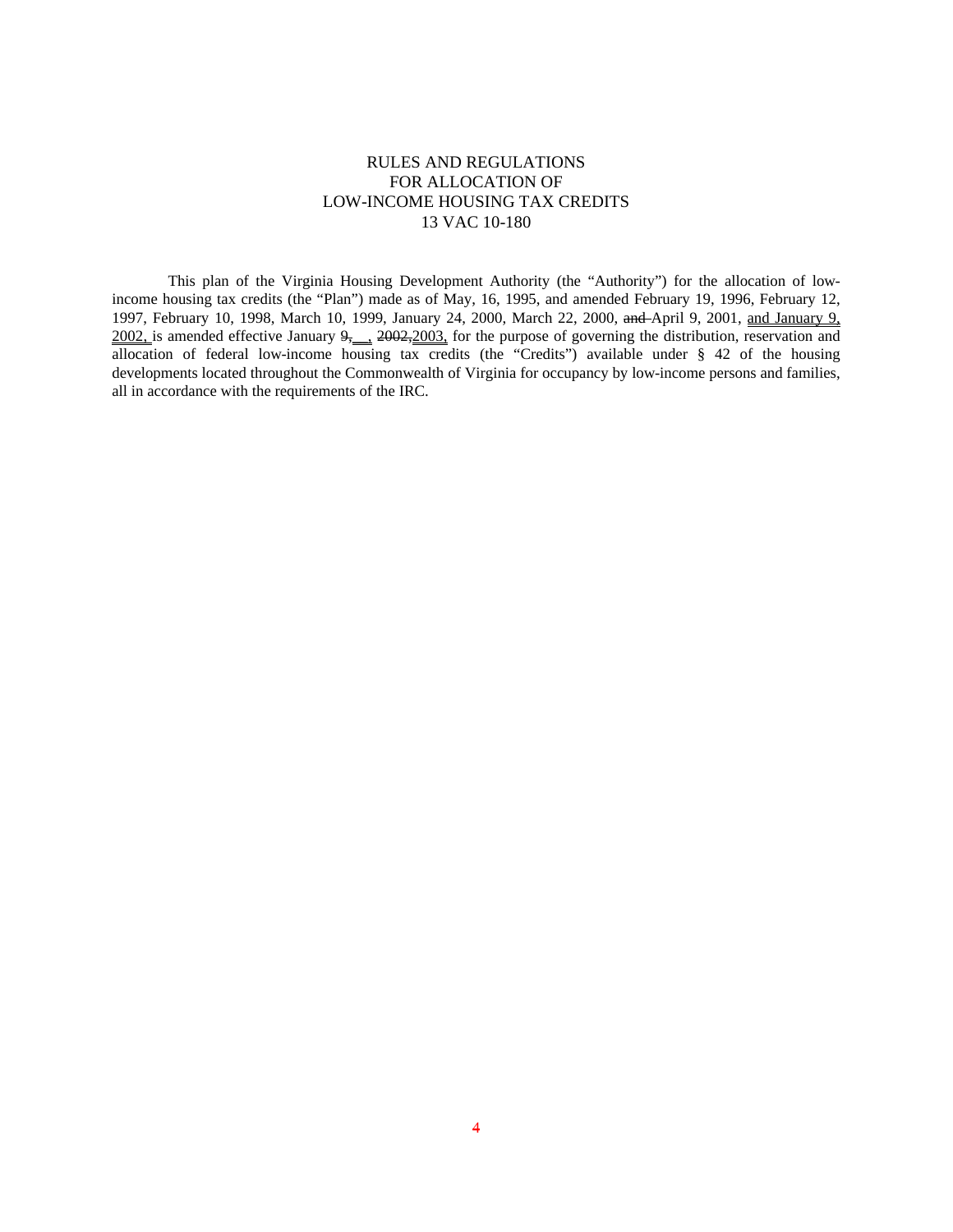## **RULES AND REGULATIONS FOR ALLOCATION OF LOW-INCOME HOUSING TAX CREDITS**

### **13 VAC 10-180**

### **13 VAC 10-180-10. Definitions.**

The following words and terms when used in this chapter shall have the following meaning, unless the context clearly indicates otherwise:

"Applicant" means an applicant for credits under this chapter and also means the owner of the development to whom the credits are allocated.

"Credits" means the low-income housing tax credits as described in § 42 of the IRC.

"IRC" means the Internal Revenue Code of 1986, as amended, and the rules, regulations, notices and other official pronouncements promulgated thereunder.

"IRS" means the Internal Revenue Service.

"Low-income housing units" means those units which are defined as "low income units" under §42 of the IRC.

"Low-income jurisdiction" means any city and county in Commonwealth with an area median income at or below the state-wideVirginia non-metro area median income established by the U.S. Department of Housing and Urban Development ("HUD").

"Principal" shall mean any person (including any individual, joint venture, partnership, limited liability company, corporation, nonprofit organization, trust, or any other public or private entity) that (i) with respect to the proposed development, will own or participate in the ownership of the proposed development or (ii) with respect to an existing multi-family rental project, has owned or participated in the ownership of such project, all as more fully described hereinbelow. The person who is the owner of the proposed development or multi-family rental project is considered a Principal. In determining whether any other person is a Principal, the following guidelines shall govern: (1) in the case of a partnership which is a Principal (whether as the owner or otherwise), all general partners are also considered Principals, regardless of the percentage interest of the general partner; (2) in the case of a public or private corporation or organization or governmental entity which is a Principal (whether as the owner or otherwise), Principals also include the president, vice president, secretary, and treasurer and other officers who are directly responsible to the board of directors or any equivalent governing body, as well as all directors or other members of the governing body and any stockholder having a 25 percent or more interest; (3) in the case of a limited liability company which is a Principal (whether as the owner or otherwise), all members are also considered Principals, regardless of the percentage interest of the member; (4) in the case of a trust which is a Principal (whether as the owner or otherwise), all persons having a 25% or more beneficial ownership interest in the assets of such trust; (5) in the case of any other person which is a Principal (whether as the owner or otherwise), all persons having a 25 percent or more ownership interest in such other person are also considered Principals; and (6) any person that directly or indirectly controls, or has the power to control, a Principal shall also be considered a Principal.

"Qualified application" means a written request for tax credits which is submitted on a form or forms prescribed or approved by the executive director together with all documents required by the Authority for submission and meets all minimum scoring requirements.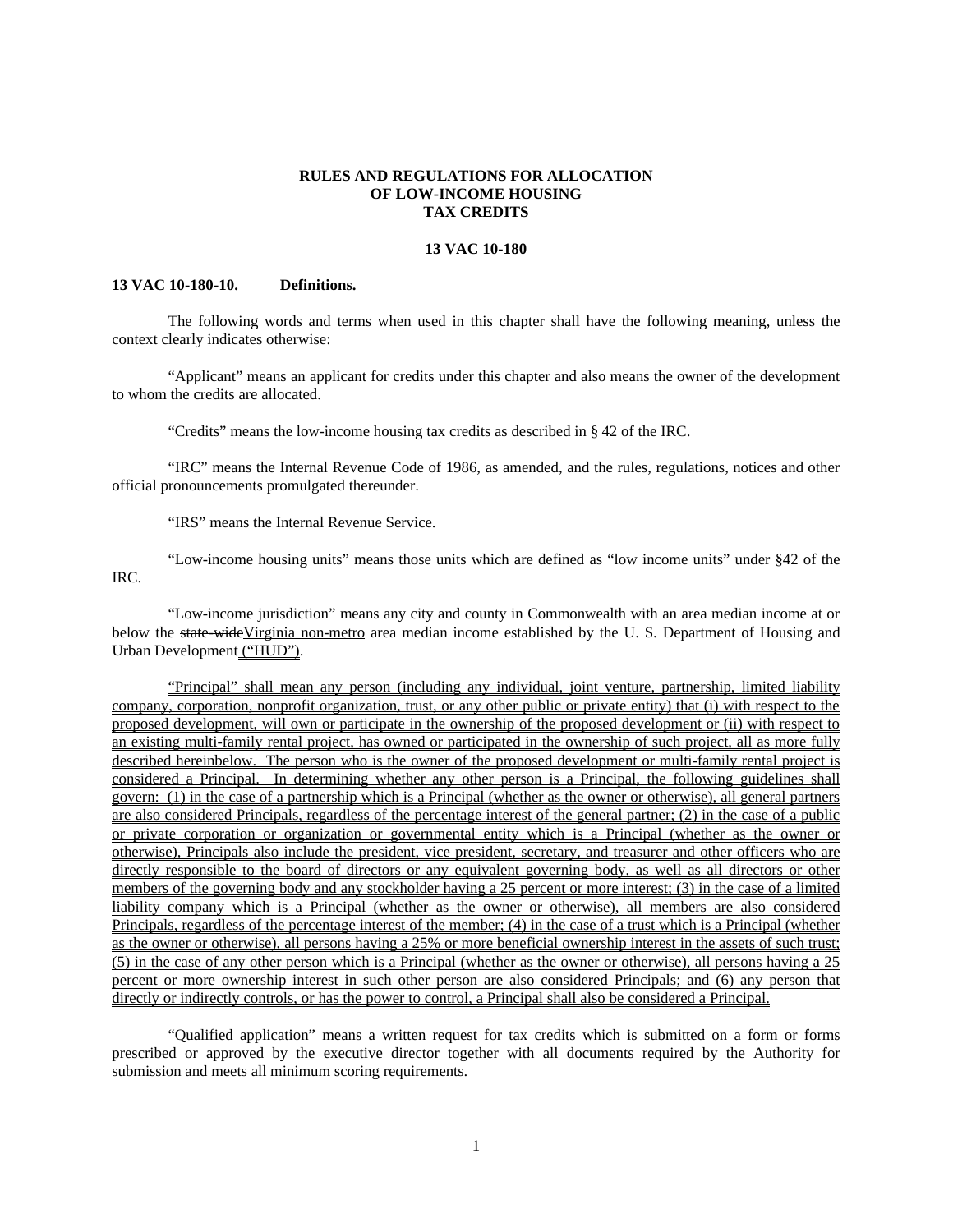"Qualified low-income buildings" or "qualified low-income development" means the buildings or development, which meets the applicable requirements in §42 of the IRC to qualify for an allocation of credits thereunder.

"Revitalization Area" means  $\leftrightarrow$ -any area  $(i)$  designated by a municipality for implementation of either a "redevelopment plan" meeting the requirements of §36-51 of the Code of Virginia or a "conservation plan" meeting the requirements of §36-51.1 of the Code of Virginia,; or (ii) any area documented by local government officials as a revitalization area that (a) has established boundaries at least a year old at the time applications are submitted and (b) local or state funds have been spent in furtherance of the revitalization objectives; or (iii) which is subject to a plan using Hope VI funds from HUD. The Revitalization Area described in (ii) above must be part of a plan adopted by the local government which should include discussions of the type of developments that will be encouraged, the potential sources of funding, and services to be offered in the area. A comprehensive plan does not qualify as documentation of a Revitalization Area.

## **13 VAC 10-180-20. Purpose and applicability.**

The following rules and regulations will govern the allocation by the Authority of credits pursuant to §42 of the IRC.

Notwithstanding anything to the contrary herein, the executive director is authorized to waive or modify any provision herein where deemed appropriate by him for good cause to promote the goals and interests of the Commonwealth in the federal low-income housing tax credit program, to the extent not inconsistent with the IRC.

The rules and regulations set forth herein are intended to provide a general description of the Authority's processing requirements and are not intended to include all actions involved or required in the processing and administration of the credits. This chapter is subject to change at any time by the Authority and may be supplemented by policies, rules and regulations adopted by the Authority from time to time.

Any determination made by the Authority pursuant to this chapter as to the financial feasibility of any development or its viability as a qualified low-income development shall not be construed to be a representation or warranty by the Authority as to such feasibility or viability.

Notwithstanding anything to the contrary herein, all procedures and requirements in the IRC must be complied with and satisfied.

## **13 VAC 10-180-30. General description.**

The IRC provides for credits to the owners of residential rental developments comprised of qualified lowincome buildings in which low-income housing units are provided, all as described therein. The aggregate amount of such credits (other than credits for developments financed with certain tax-exempt bonds as provided in the IRC) allocated in any calendar year within the Commonwealth may not exceed the Commonwealth's annual state housing credit ceiling for such year under the IRC. An amount not less than 10% of such ceiling is set-aside for developments in which certain qualified nonprofit organizations hold an ownership interest and materially participate in the development and operation thereof. Credit allocation amounts are counted against the Commonwealth's annual state housing credit ceiling for credits for the calendar year in which the credits are allocated. The IRC provides for the allocation of the Commonwealth's state housing credit ceiling for credits to the housing credit agency of the Commonwealth. The Authority has been designated by executive order of the Governor as the housing credit agency under the IRC and, in such capacity, shall allocate for each calendar year credits to qualified lowincome buildings or developments in accordance herewith.

Credits may be allocated to each qualified low-income building in a development separately or to the development as a whole in accordance with the IRC.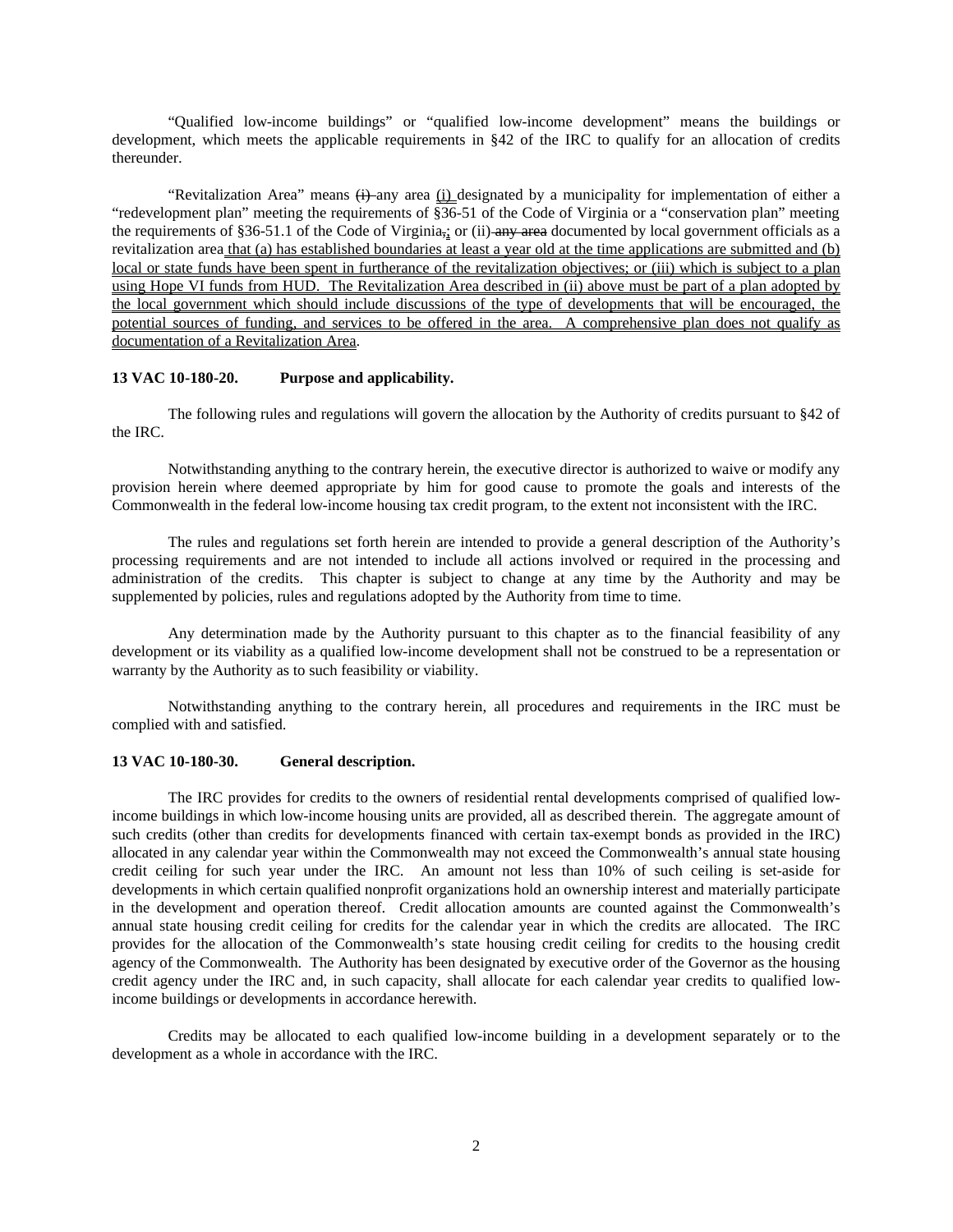Credits may be allocated to such buildings or development either (i) during the calendar year in which such building or development is placed in service or (ii) if the building or development meets the requirements of §42(h)(1)(E) of the IRC, during one of the two years preceding the calendar year in which such building or development is expected to be placed in service. Prior to such allocation, the Authority shall receive and review applications for reservations of credits as described hereinbelow and shall make such reservations of credits to eligible applications in accordance herewith and, subject to satisfaction of certain terms and conditions as described herein. Upon compliance with such terms and conditions and, as applicable, either (i) the placement in service of the qualified low-income buildings or development or (ii) the satisfaction of the requirements of  $$42(h)(1)(E)$  of the IRC with respect to such buildings or the development, the credits shall be allocated to such buildings or the development as a whole in the calendar year for which such credits were reserved by the Authority.

Except as otherwise provided herein or as may otherwise be required by the IRC, this chapter shall not apply to credits with respect to any development or building to be financed by certain tax-exempt bonds in an amount so as not to require under the IRC an allocation of credits hereunder. (See §10-180-100 hereinbelow.)

The Authority shall charge to each applicant fees in such amount as the executive director shall determine to be necessary to cover the administrative costs to the Authority, but not to exceed the maximum amount permitted under the IRC. Such fees shall be payable at such time or times as the executive director shall require.

## **13 VAC 10-180-40. Adoption of allocation plan; solicitations of applications.**

The IRC requires that the Authority adopt a qualified allocation plan which shall set forth the selection criteria to be used to determine housing priorities of the Authority which are appropriate to local conditions and which shall give certain priority to and preference among developments in accordance with the IRC. The executive director from time to time may cause housing needs studies to be performed in order to develop the qualified allocation plan and, based upon any such housing needs study and any other available information and data, may direct and supervise the preparation of and approve the qualified allocation plan and any revisions and amendments thereof in accordance with the IRC. The IRC requires that the qualified allocation plan be subject to public approval in accordance with rules similar to those in  $\S 147(f)(2)$  of the IRC. The executive director may include all or any portion of this chapter in the qualified allocation plan. However, the Authority may amend the qualified allocation plan without public approval if required to do so by changes to the IRC.

The executive director may from time to time take such action as he may deem necessary or proper in order to solicit applications for credits. Such actions may include advertising in newspapers and other media, mailing of information to prospective applicants and other members of the public, and any other methods of public announcement which the executive director may select as appropriate under the circumstances. The executive director may impose requirements, limitations and conditions with respect to the submission of applications and the selection thereof as he shall consider necessary or appropriate.

No application for credits will be accepted for any building that has previously claimed credits and is still subject to the compliance period for such credits after the year such building is placed in service. No application will be accepted, and no reservation or allocation will be made, for credits available under §42(h)(3)(C) in the case of any buildings or development for which tax-exempt bonds of the Authority, or an issuer other than the Authority, have been issued and which may receive credits without an allocation of credits under §42(h)(3)(C).

## **13 VAC 10-180-50. Application.**

Prior to submitting an application for reservation, applicants shall submit on such form as required by the executive director, the letter for Authority signature by which the Authority shall notify the chief executive officers (or the equivalent) of the local jurisdictions in which the developments are to be located to provide such officers a reasonable opportunity to comment on the developments. When scoring the applications, the executive director will award points to those applications that submit the form within the deadlines established by the executive director and subtract points from those applications that fail to submit the form by such deadlines.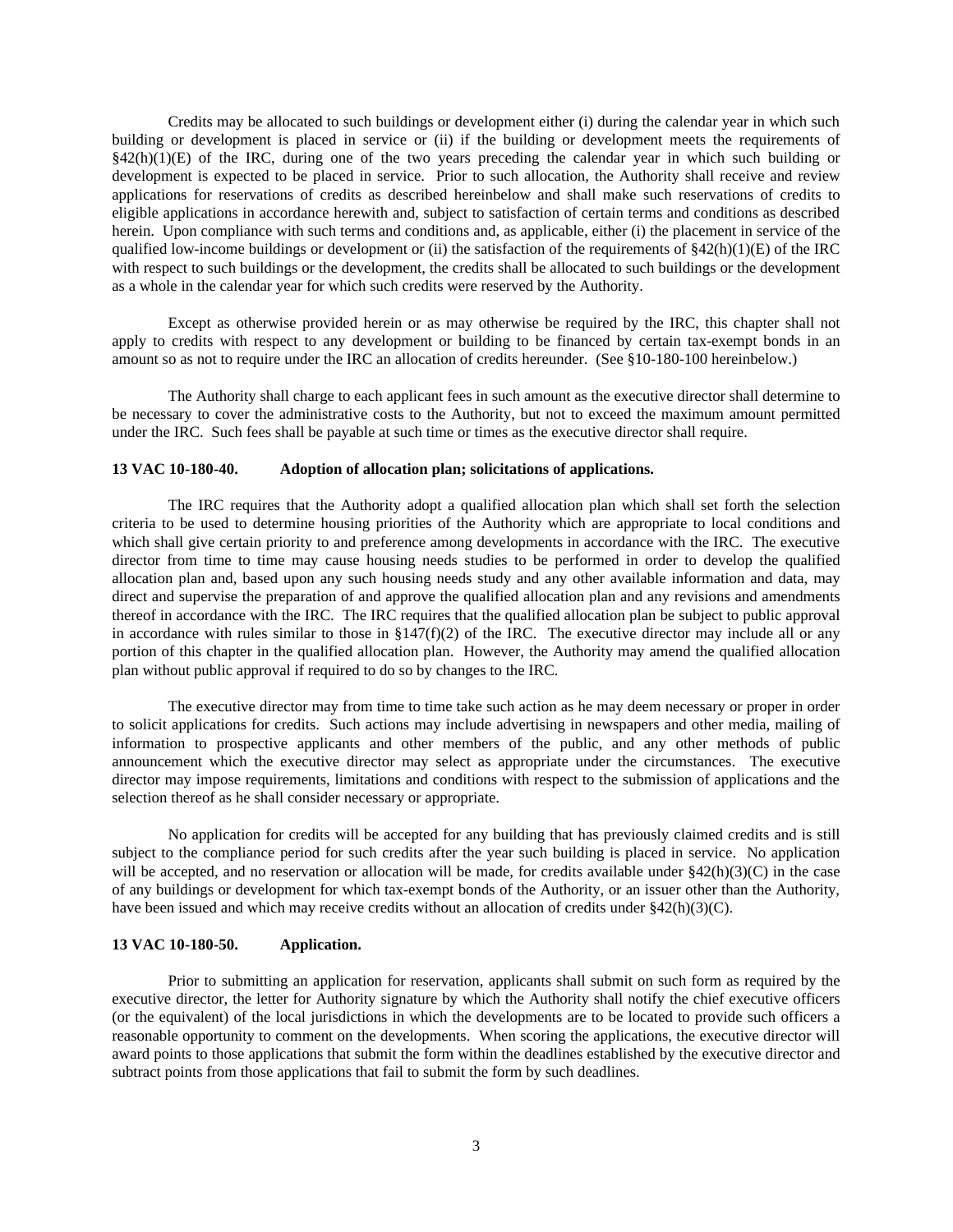Prior to submitting an application for reservation, any applicant proposing a development intended to serve 55 or over housing as defined by the United States Fair Housing Act, shall submit a market study, in form and substance satisfactory to the Authority, that shows adequate demand for the housing units to be produced by the applicant's proposed development.

Application for a reservation of credits shall be commenced by filing with the Authority an application, on such form or forms as the executive director may from time to time prescribe or approve, together with such documents and additional information as may be requested by the Authority in order to comply with the IRC and this chapter and to make the reservation and allocation of the credits in accordance with this chapter. The executive director may reject any application from consideration for a reservation or allocation of credits if in such application the applicant does not provide the proper documentation or information on the forms prescribed by the executive director.

The application should include a breakdown of sources and uses of funds sufficiently detailed to enable the Authority to ascertain what costs will be incurred and what will comprise the total financing package, including the various subsidies and the anticipated syndication or placement proceeds that will be raised. The following cost information, if applicable, needs to be included in the application to determine the feasible credit amount: site acquisition costs, site preparation costs, construction costs, construction contingency, general contractor's overhead and profit, architect and engineer's fees, permit and survey fees, insurance premiums, real estate taxes during construction, title and recording fees, construction period interest, financing fees, organizational costs, rent-up and marketing costs, accounting and auditing costs, working capital and operating deficit reserves, syndication and legal fees, development fees and other cost and fees. All applications seeking credits for rehabilitation of existing units must provide for contractor construction costs of at least \$7,500 per unit.

Each application shall include evidence of (i) sole fee simple ownership of the site of the proposed development by the applicant, (ii) lease of such site by the applicant for a term exceeding the compliance period (as defined in the IRC) or for such longer period as the applicant represents in the application that the development will be held for occupancy by low-income persons or families or (iii) right to acquire or lease such site pursuant to a valid and binding written option or contract between the applicant and the fee simple owner of such site for a period extending at least four months beyond any application deadline established by the executive director, provided that such option or contract shall have no conditions within the discretion or control of such owner of such site. A contract that permits the owner to continue to market the property, even if the applicant has a right of first refusal, does not constitute the requisite site control required in clause (iii) above. No application shall be considered for a reservation or allocation of credits unless such evidence is submitted with the application and the Authority determines that the applicant owns, leases or has the right to acquire or lease the site of the proposed development as described in the preceding sentence. In the case of acquisition and rehabilitation of developments funded by Rural Development of the U.S. Department of Agriculture, the site control document does not need to be approved by all partners of the seller if the general partner of the seller executing the site control document provides (i) an attorney's opinion that such general partner has the authority to enter into the site control document and such document is binding on the seller or (ii) a letter from the existing syndicator indicating a willingness to secure the necessary partner approvals upon the reservation of credits.

Each application shall include, in a form or forms required by the executive director, a certification of previous participation listing all residential real estate developments receiving an allocation of tax credits under §42 of the IRC in which the general partner(s)Principal or their affiliates hasPrincipals have or had an ownership or participation interest, the location of such developments, the number of residential units and low-income housing units in such developments and such other information as more fully specified by the executive director. Furthermore, for any such development, the applicant must indicate<del>, for developments receiving an allocation of tax</del> credits under §42 of the IRC, whether any such development the appropriate state housing credit agency has ever been determined to be out of filed a Form 8823 with the IRS reporting non-compliance with the requirements of the IRC by the appropriate state housing credit agency, and if so, an explanation ofthat such non-compliance and whether it hashad not been corrected. at the time of the filing of such Form 8823. The executive director may reject any application from consideration for a reservation or allocation of credits unless the above information is submitted with the application. If, after reviewing the above information or any other information available to the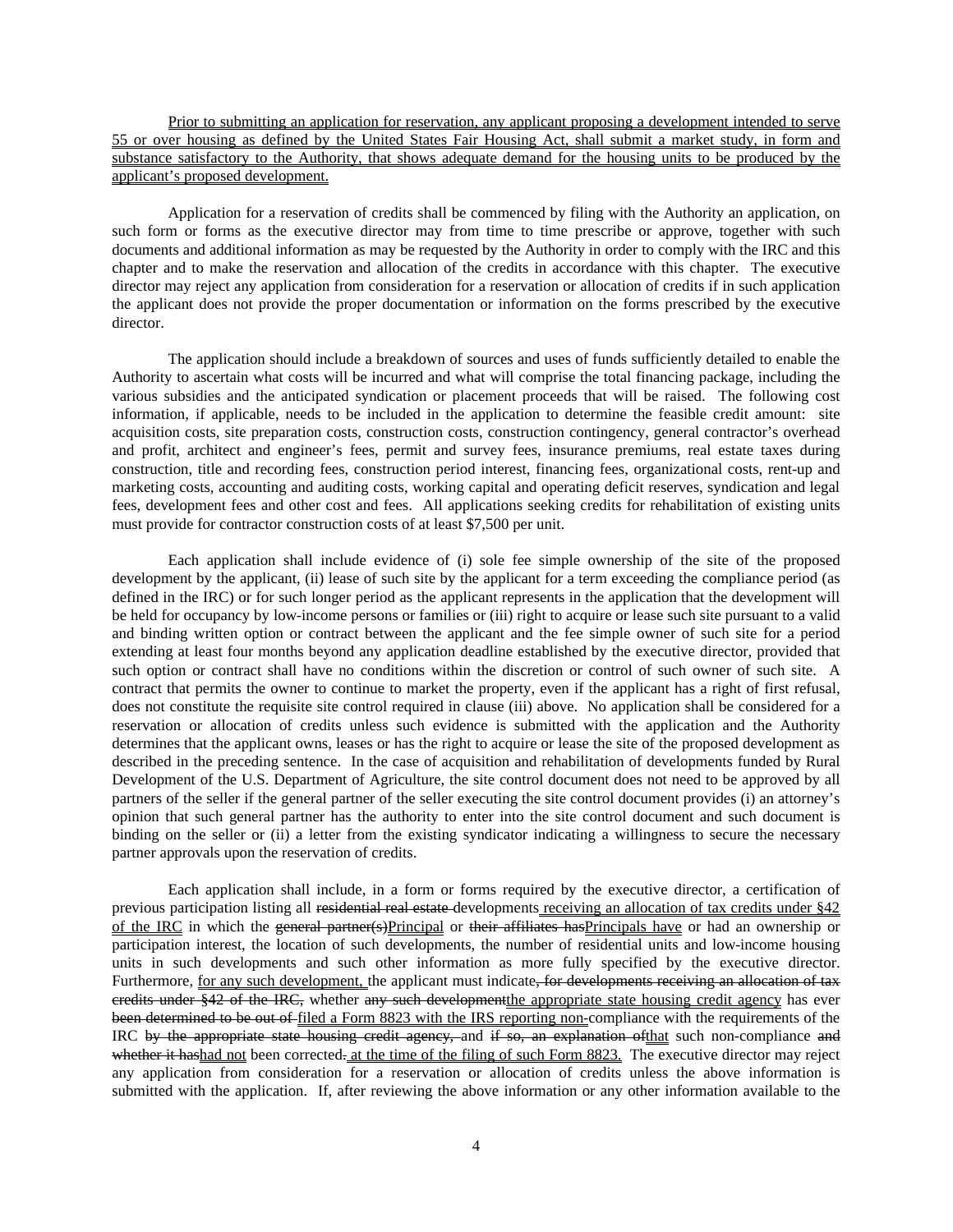Authority, the executive director determines that the general partner(s)Principal or Principals do not have the experience, financial capacity and predisposition to regulatory compliance necessary to carry out the responsibilities for the acquisition, construction, ownership, operation, marketing, maintenance and management of the proposed development or the ability to fully perform all the duties and obligations relating to the proposed development under law, regulation and the reservation and allocation documents of the Authority or if an applicant is in substantial noncompliance with the requirements of the IRC, the executive director may reject applications by the applicant. No application will be accepted from any applicant with a Principal that has or had an ownership or participation interest in a development at the time the Authority reported such development to the IRS as no longer in compliance and is no longer participating in the federal low-income housing tax credit program.

The application should include pro forma financial statements setting forth the anticipated cash flows during the credit period as defined in the IRC. The application shall include a certification by the applicant as to the full extent of all federal, state and local subsidies, which apply (or which the applicant expects to apply) with respect to each building or development. The executive director may also require the submission of a legal opinion or other assurances satisfactory to the executive director as to, among other things, compliance of the proposed development with the IRC and a certification, together with an opinion of an independent certified public accountant or other assurances satisfactory to the executive director, setting forth the calculation of the amount of credits requested by the application and certifying, among other things, that under the existing facts and circumstances the applicant will be eligible for the amount of credits requested.

Each applicant shall commit in the application to provide relocation assistance to displaced households, if any, at such level required by the Authority.

If an applicant submits an application for reservation or allocation of credits that contains a material misrepresentation or fails to include information regarding developments involving the applicant that have been determined to be out of compliance with the requirements of the IRC, the executive director may reject the application or stop processing such application upon discovery of such misrepresentation or noncompliance and may prohibit such applicant from submitting applications for credits to the Authority in the future.

In any situation in which the executive director deems it appropriate, he may treat two or more applications as a single application.

The executive director may establish criteria and assumptions to be used by the applicant in the calculation of amounts in the application; and any such criteria and assumptions may be indicated on the application form, instructions or other communication available to the public.

The executive director may prescribe such deadlines for submission of applications for reservation and allocation of credits for any calendar year, as he shall deem necessary or desirable to allow sufficient processing time for the Authority to make such reservations and allocations. If the executive director determines that an applicant for a reservation of credits has failed to submit one or more mandatory attachments to the application by the reservation application deadline, he may allow such applicant an opportunity to submit such attachments within a certain time established by the executive director with a ten point scoring penalty per item.

After receipt of the applications, if necessary, the Authority shall notify the chief executive officers (or the equivalent) of the local jurisdictions in which the developments are to be located and shall provide such officers a reasonable opportunity to comment on the developments.

The development for which an application is submitted may be, but shall not be required to be, financed by the Authority. If any such development is to be financed by the Authority, the application for such financing shall be submitted to and received by the Authority in accordance with its applicable rules and regulations.

The Authority may consider and approve, in accordance herewith, both the reservation and the allocation of credits to buildings or developments which the Authority may own or may intend to acquire, construct and/or rehabilitate.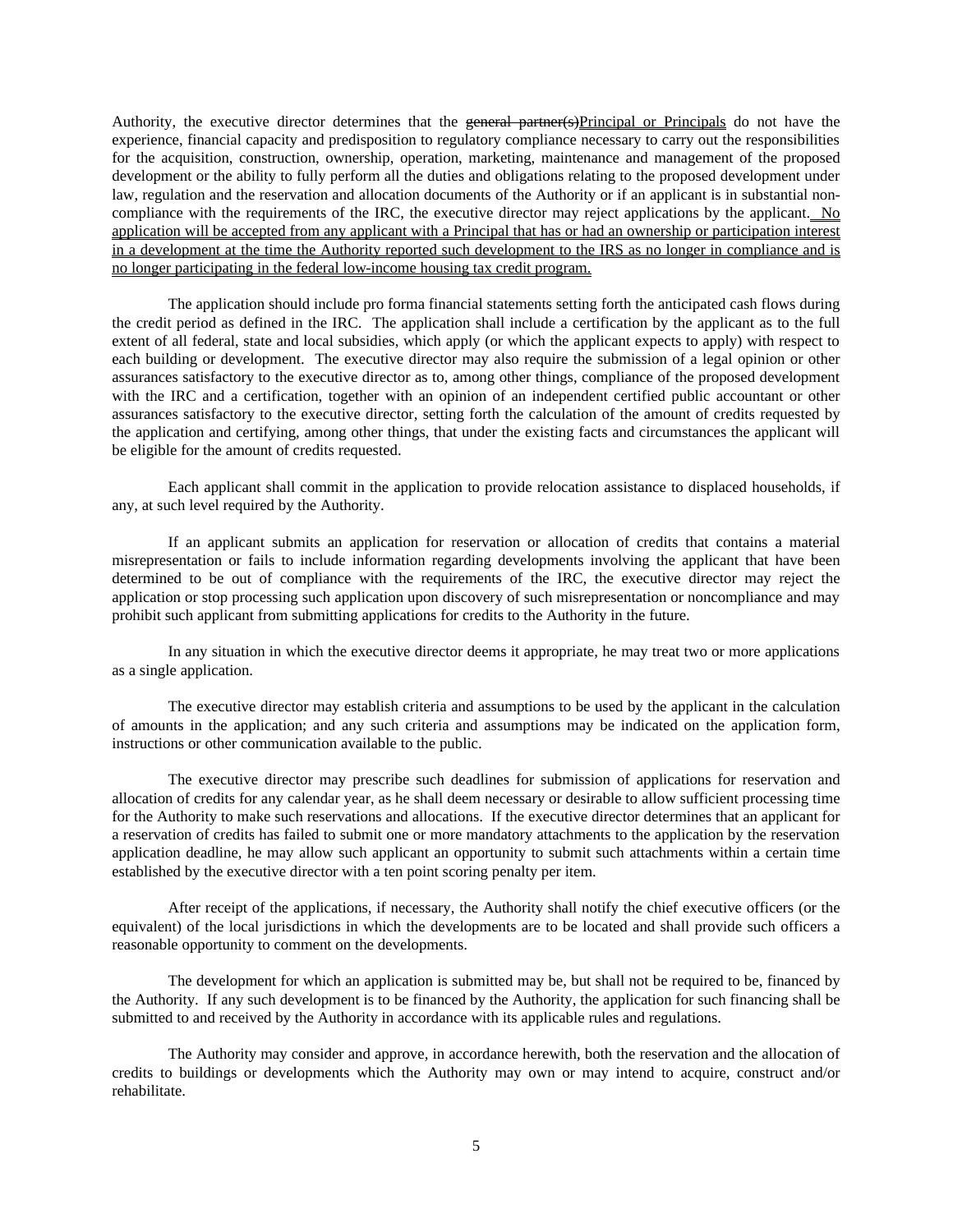## **13 VAC 10-180-60. Review and selection of applications; reservation of credits.**

The executive director may divide the amount of credits into separate pools and each separate pool may be further divided into separate tiers. The division of such pools and tiers may be based upon one or more of the following factors: geographical areas of the state; types or characteristics of housing, construction, financing, owners, occupants, or source of credits; or any other factors deemed appropriate by him to best meet the housing needs of the Commonwealth.

An amount, as determined by the executive director, not less than 10% of the Commonwealth's annual state housing credit ceiling for credits, shall be available for reservation and allocation to buildings or developments with respect to which the following requirements are met:

1. A "qualified nonprofit organization" (as described in  $\frac{842(h)(5)(C)}{2}$  of the IRC) which is authorized to do business in Virginia and is determined by the executive director, on the basis of such relevant factors as he shall consider appropriate, to be substantially based or active in the community of the development and is to materially participate (regular, continuous and substantial involvement as determined by the executive director) in the development and operation of the development throughout the "compliance period" (as defined in  $\S42(i)(1)$  of the IRC); and

2. (i) The "qualified nonprofit organization" described in the preceding subparagraph 1 is to own (directly or through a partnership), prior to the reservation of credits to the buildings or development, all of the general partnership interests of the ownership entity thereof; (ii) the executive director of the Authority shall have determined that such qualified nonprofit organization is not affiliated with or controlled by a for-profit organization; (iii) the executive director of the Authority shall have determined that the qualified nonprofit organization was not formed by one or more individuals or for-profit entities for the principal purpose of being included in any nonprofit pools (as defined below) established by the executive director, and (iv) the executive director of the Authority shall have determined that no staff member, officer or member of the board of directors of such qualified nonprofit organization will materially participate, directly or indirectly, in the proposed development as a for-profit entity.

In making the determinations required by the preceding subdivision 1 and clauses (ii), (iii) and (iv) of subdivision 2 of this section, the executive director may apply such factors as he deems relevant, including, without limitation, the past experience and anticipated future activities of the qualified nonprofit organization, the sources and manner of funding of the qualified nonprofit organization, the date of formation and expected life of the qualified nonprofit organization, the number of paid staff members and volunteers of the qualified nonprofit organization, the nature and extent of the qualified nonprofit organization's proposed involvement in the construction or rehabilitation and the operation of the proposed development, the relationship of the staff, directors or other principals involved in the formation or operation of the qualified nonprofit organization with any persons or entities to be involved in the proposed development on a for-profit basis and the proposed involvement in the construction or rehabilitation and operation of the proposed development by any persons or entities involved in the proposed development on a for-profit basis. The executive director may include in the application of the foregoing factors any other nonprofit organizations which, in his determination, are related (by shared directors, staff or otherwise) to the qualified nonprofit organization for which such determination is to be made.

For purposes of the foregoing requirements, a qualified nonprofit organization shall be treated as satisfying such requirements if any qualified corporation (as defined in  $\S42(h)(5)(D)(ii)$  of the IRC) in which such organization (by itself or in combination with one or more qualified nonprofit organizations) holds 100% of the stock satisfies such requirements.

The applications shall include such representations and warranties and such information as the executive director may require in order to determine that the foregoing requirements have been satisfied. In no event shall more than 90% of the Commonwealth's annual state housing credit ceiling for credits be available for developments other than those satisfying the preceding requirements. The executive director may establish such pools ("nonprofit pools")a set-side of credits as he may deem appropriate to satisfy the foregoing requirement ("non-profit set-aside").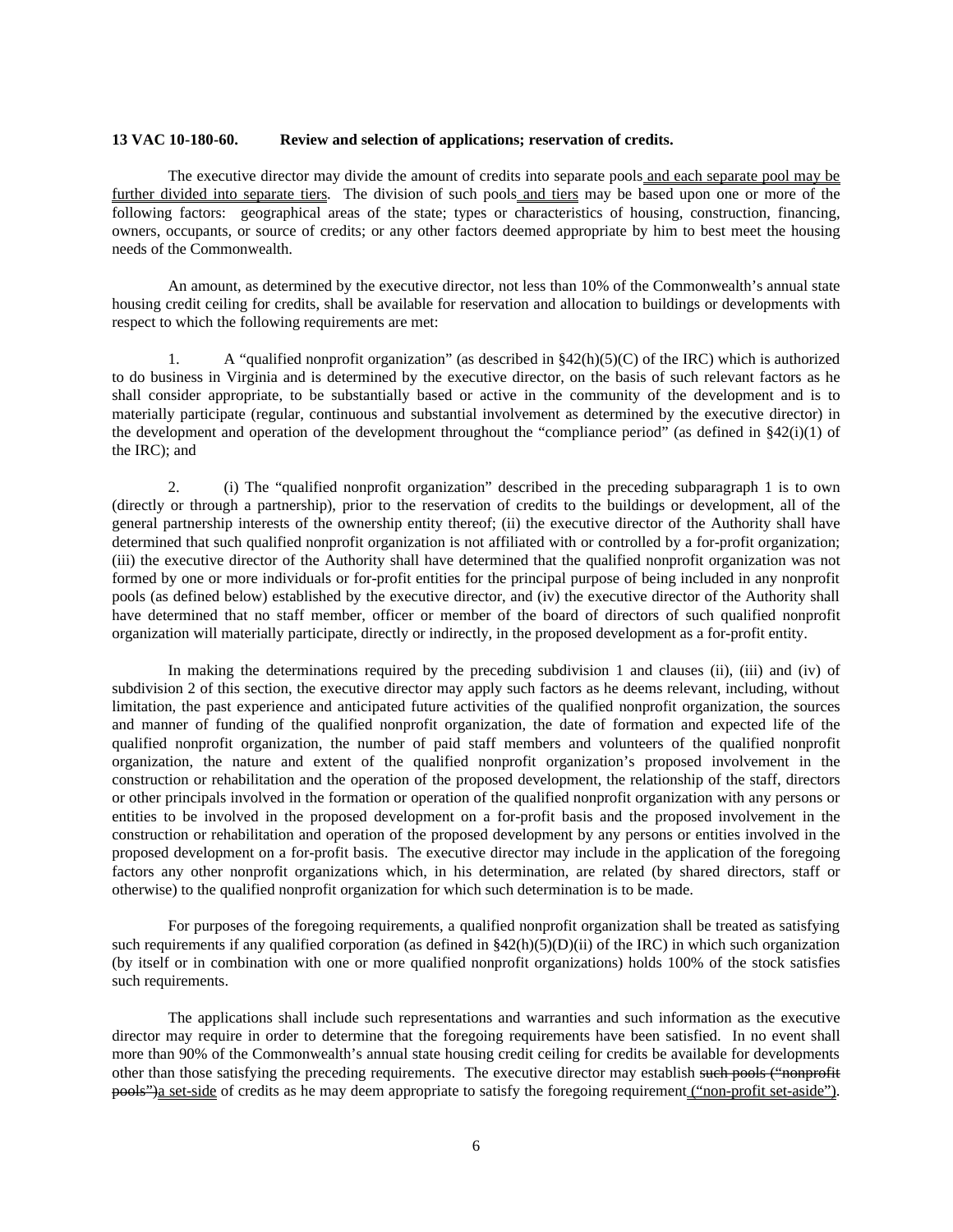If any such nonprofit poolsset-side areis so established, the executive director may rank the applications therein and reserve credits to such applications meeting the requirements of the non-profit set-aside before ranking applications and reserving credits into any other pools, and any such applications in such nonprofit pools not receiving any reservations of credits or receiving such reservations in amounts less than the full amount permissible hereunder (because there are not enough credits then available in such nonprofit pools to make such reservations) shall be assigned to such other pool as shall be appropriate hereunder; provided, however, that if credits are later made available (pursuant to the IRC or as a result of either a termination or reduction of a reservation of credits made from any nonprofit pools or a rescission in whole or in part of an allocation of credits made from such nonprofit pools or otherwise) for reservation and allocation by the Authority during the same calendar year as that in which applications in the nonprofit pools have been so assigned to other pools as described above, the executive director may, in such situations, designate all or any portion of such additional credits for the nonprofit pools (or for any other pools as he shall determine) and may, if additional credits have been so designated for the nonprofit pools, reassign such applications to such nonprofit pools, rank the applications therein and reserve credits to such applications in accordance with the IRC and this chapterapplication. In the event that during any round (as authorized hereinbelow) of application review and ranking the amount of credits reserved within such nonprofit poolsset-aside is less than the total amount of credits made available therein, the executive director may either (i) leave such unreserved credits in such nonprofit poolsset-aside for reservation and allocation in any subsequent round or rounds or (ii) redistribute, to the extent permissible under the IRC, such unreserved credits to such other pool or poolsapplications as the executive director shall designate reservations therefor in the full amount permissible hereunder (which applications shall hereinafter be referred to as "excess qualified applications") or (iii) carry over such unreserved credits to the next succeeding calendar year for inclusion in the state housing credit ceiling (as defined in §42(h)(3)(C) of the IRC) for such year. Notwithstanding anything to the contrary herein, no reservation of credits shall be made from any nonprofit poolsset-aside to any application with respect to which the qualified nonprofit organization has not yet been legally formed in accordance with the requirements of the IRC. In addition, no application for credits from any nonprofit pools or any combination of pools may receive a reservation or allocation of annual credits in an amount greater than \$500,000 unless credits remain available in such nonprofit pools after all eligible applications for credits from such nonprofit pools receive a reservation of credits.

The executive director may establish a set-side of credits as he may deem appropriate to applicants relying on the experience of a local housing authority for developer experience points described hereinbelow and/or using Hope VI funds from HUD in connection with the proposed development ("LHA set-aside"). If any such LHA setaside is so established, the executive director may rank the applications and reserve credits to applications meeting the requirements of the LHA set-aside before reserving credits to any other application (except any applications needed to meet the non-profit set-aside). In the event that during any round (as authorized hereinbelow) of application review and ranking the amount of credits reserved within such LHA set-aside is less than the total amount of credits made available therein, the executive director may either (i) leave such unreserved credits in such LHA set-aside for reservation and allocation in any subsequent round or rounds or (ii) redistribute such unreserved credits to such other applications as the executive director shall designate reservations therefor in the full amount permissible hereunder or (iii) carry over such unreserved credits to the next succeeding calendar year for inclusion in the state housing credit ceiling (as defined in  $\S42(h)(3)(C)$  of the IRC) for such year. Notwithstanding anything to the contrary herein, applicants relying on the experience of a local housing authority for developer experience points described hereinbelow and/or using Hope VI funds from the U.S. Department of Housing and Urban Development ("HUD") in connection with the proposed development shall not be eligible to receive a reservation of credits from any nonprofit poolsset-aside.

The Authority shall review each application, and, based on the application and other information available to the Authority, shall assign points to each application as follows:

- 1. Readiness:
	- a. Written evidence satisfactory to the Authority of  $\overleftrightarrow{H}$  conditional approval by local authorities of the plan of development or site plan for the proposed development (30 points), or (ii) approval by local authorities of the plan of development or site plan for the proposed development or that such approval is not required. (40 points, applicants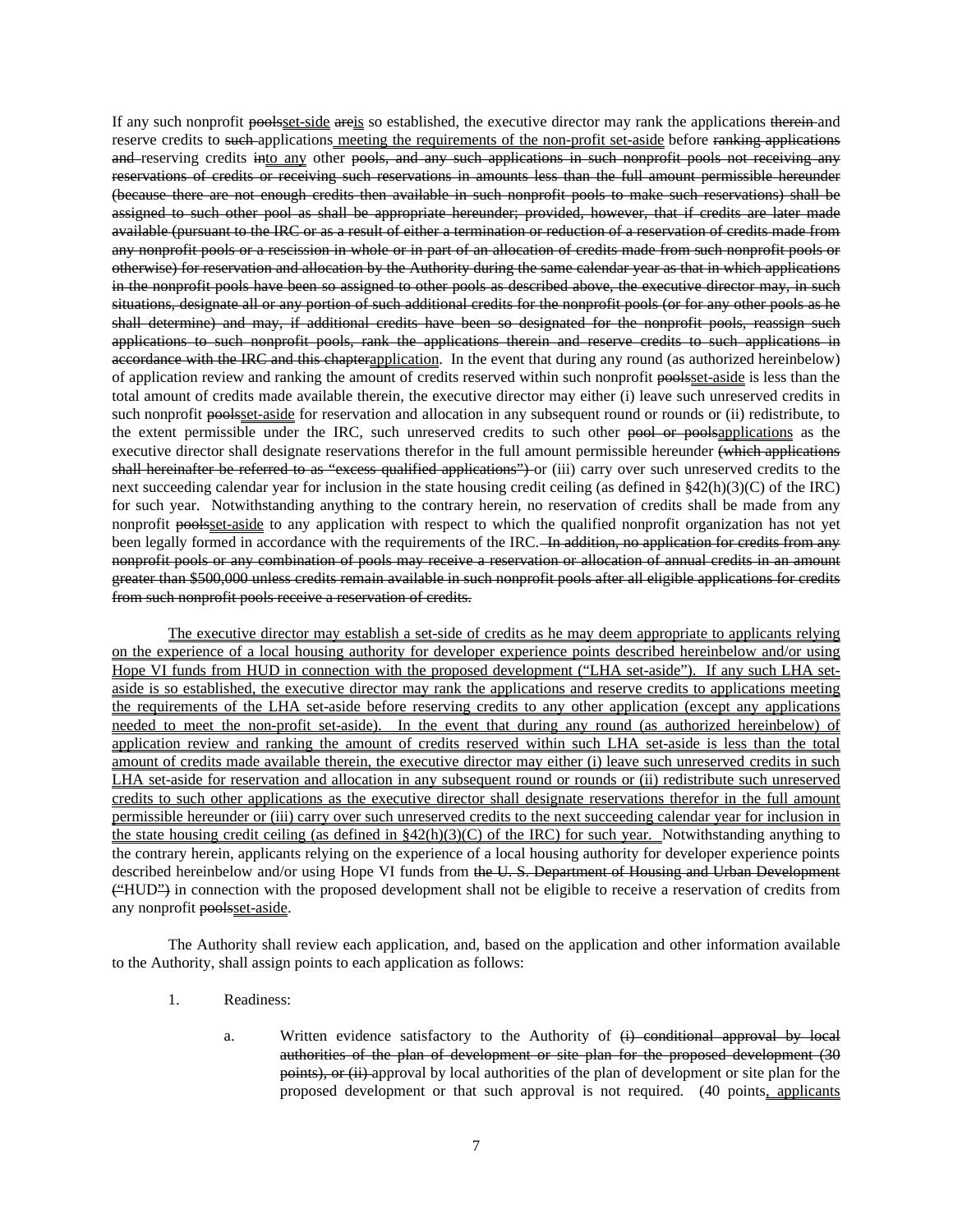receiving points under this subdivision 1(a) are not eligible for points under subdivision 5(a) below)

- b. Written evidence satisfactory to the Authority (i) of approval by local authorities of proper zoning or special use permit for such site or (ii) that no zoning requirements or special use permits are applicable. (40 points)
- Valid building permit(s) or letter dated within three months prior to the application deadline stating that all approvals are in place and building permits will be issued upon receipt of all fees. (20 points)
- $d_{\mathcal{C}}$ . Submission of plans and specifications or, in the case of rehabilitation for which plans will not be used, a unit-by-unit work write-up for such rehabilitation with certification in such form and from such person satisfactory to the executive director as to the completion of such plans or specifications or work write-up. (20 points multiplied by the quotient calculated by dividing the percentage of completion of such plans and specifications or such work write-up by 75 percent not to exceed 20 points).
- 2. Housing Needs Characteristics:

(a) Submission of the letter in the form prescribed by the Authority with the necessaryany required attachments, providing such information necessary for the Authority to send a letter addressed to the current chief executive officer (or the equivalent) of the locality in which the proposed development is located, soliciting input on the proposed development from the locality within the deadlines established by the executive director. (10 points, failure to make timely submission, minus 50 points for any proposed development other than a rehabilitation of existing apartments)

(b)(1) A letter dated within three months prior to the application deadline addressed to the Authority and signed by the chief executive officer of the locality in which the proposed development is to be located stating, without qualification or limitation, the following:

"The construction or rehabilitation of (name of development) and the allocation of federal housing tax credits available under IRC Section 42 for that development will help meet the housing needs and priorities of (name of locality). Accordingly, (name of locality) supports the allocation of federal housing tax credits requested by (name of applicant) for that development." (50 points; or 60 points if the proposed development is a rehabilitation of existing apartments that did not receive points in subdivision 2(a) above)

- (2) No letter from the chief executive officer of the locality in which the proposed development is to be located, or a letter addressed to the Authority and signed by such chief executive officer stating neither support (as described in subdivision (b)(1) above) nor opposition (as described in subdivision (b)(3) below) as to the allocation of credits to the applicant for the development. (25 points)
- (3) A letter in response to its notification to the chief executive officer of the locality in which the proposed development is to be located opposing the allocation of credits to the applicant for the development. In any such letter, the chief executive officer must certify that the proposed development is not consistent with current zoning or other applicable land use regulations. (0 points)

Proposed developments competing in any pool established specifically for community revitalization plans may receive points from one of the following categories while competing in such pool: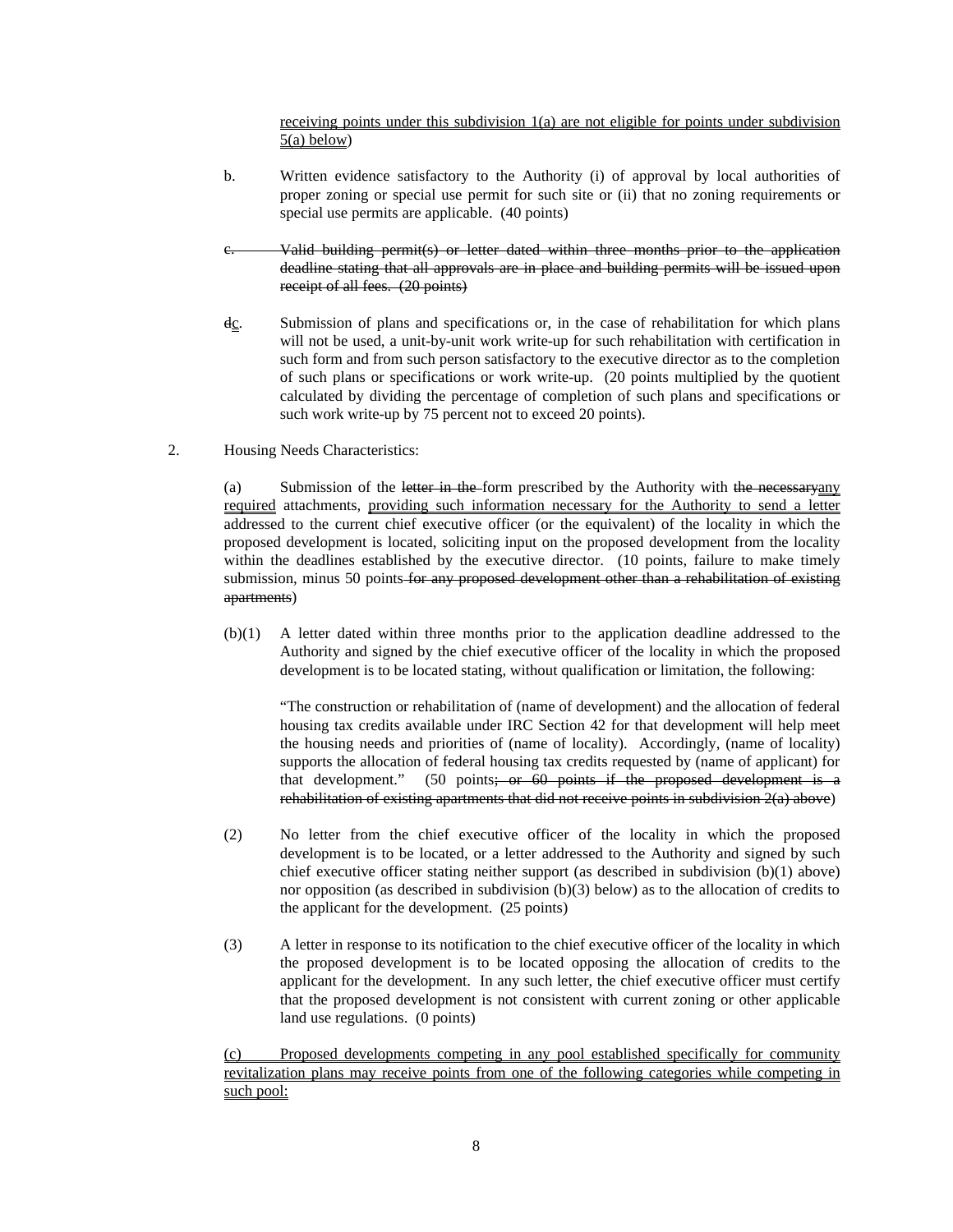- (c) Documentation1) Applications with documentation in a form approved by the Authority from the local authoritiesgovernment officials that the proposed development is located in a Revitalization Area, or determination and the proposed development in an integral part of the planned revitalization. (50 points)
- (2) Applications with documentation in a form approved by the Authority from local government officials that (i) the proposed development is located in a revitalization area with established boundaries (beyond the boundaries of the proposed development), (ii) local or state funds have been spent or budgeted in furtherance of the revitalization objectives, and (iii) the proposed development will further the goals of the planned revitalization. (25 points)
- (3) The proposed development involves either (i) substantial rehabilitation (contractor's cost of at least \$50,000 per unit) or adaptive reuse of vacant or derelict structures (15 points) or (ii) the rehabilitation of properties deemed troubled by a local government based on the physical condition of the property, documented crime/drug problems or similar factors. (10 points)

If the proposed development (i) includes the rehabilitation of existing housing (add 5 points) or (ii) is located in Difficult Development Area as defined by the HUD or in an Enterprise Zone or Housing Revitalization Zone designated by the state (20 points); if the proposed development is in a qualified census tract within either a Revitalization Area, Enterprise Zone or Housing Revitalization Zone. (25 points)(add 5 points)

(d) Commitment by the applicant to give leasing preference to individuals and families (i) on public housing waiting lists maintained by the local housing authority operating in the locality in which the proposed development is to be located and notification of the availability of such units to the local housing authority by the applicant, or (ii) on section 8 (as defined in § 10-180-90 hereinbelow) waiting lists maintained by the local or nearest section 8 administrator for the locality in which the proposed development is to be located and notification of the availability of such units to the local section 8 administrator by the applicant. (10 points–for either  $(i)$  or  $(ii)$  above Applicants receiving points under this subdivision may not require an annual minimum income requirement for prospective tenants that exceeds the greater of \$3,600 or 2.5 times the portion of rent to be paid by such tenants. )

(e) Any of the following: (i) firm financing commitment(s) from the local government, local housing authority, Federal Home Loan Bank affordable housing funds, or the Rural Development of the U.S. Department of Agriculture for a below-market rate loan or grant or (ii) a resolution passed by the locality in which the proposed development is to be located committing such financial support to the development in a form approved by the Authority-or  $(iii)$  evidence from Rural Development that the development will remain subject to existing financing from Rural Development. In the case of (iii) above, if the applicant is, or has any common interests with, the current owner, directly or indirectly, the application will only qualify for these points if the applicant waives all rights to any developer's fee and any other fees associated with the acquisition and rehabilitation (or rehabilitation only) of the development unless permitted by the executive director for good cause. (The amount of such financing or value of local support will be divided by the total development sources of funds and the proposed development receives two points for each percentage point up to a maximum of 40 points.)

(f) Any development subject to (i) HUD's Section 8 or Section 236 programs or (ii) Rural Development's 515 program, at the time of application. (20 points)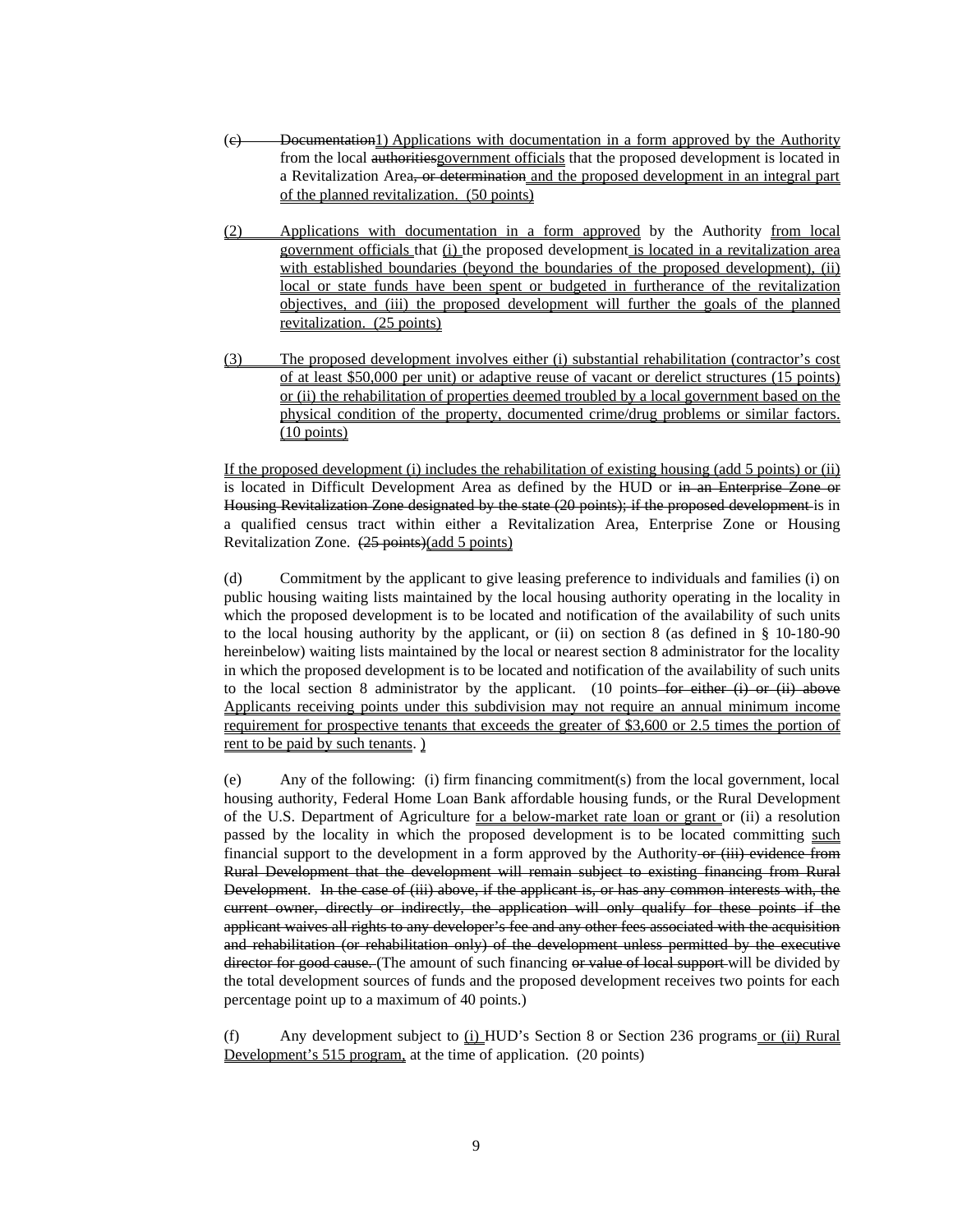$(g)$  Any development receiving (i) a real estate tax abatement for 10 or more years or (ii) new project-based subsidy from HUD or Rural Development for the greater of 5 or 10% of the units of the proposed development. (10 points)

3. Development characteristics:

(a) The average unit size (100 points multiplied by the sum of the products calculated by multiplying, for each unit type as defined by the number of bedrooms per unit, (i) the quotient of the number of units of a given unit type divided by the total number of units in the proposed development, times (ii) the quotient of the average actual gross square footage per unit for a given unit type minus the lowest gross square footage per unit for a given unit type established by the executive director divided by the highest gross square footage per unit for a given unit type established by the executive director minus the lowest gross square footage per unit for a given unit type established by the executive director. If the average actual gross square footage per unit for a given unit type is less than the lowest gross square footage per unit for a given unit type established by the executive director or greater than the highest gross square footage per unit for a given unit type established by the executive director, the lowest or highest, as the case may be, gross square footage per unit for a given unit type established by the executive director shall be used in the above calculation rather than the actual gross square footage per unit for a given unit type.)

(b) Lower amount of credit request. (50 points multiplied by the percentage by which the total amount of the annual tax credits requested is less than \$1,000,000, including negative points using the percentage in which the total amount of annual credits requested is greater than \$1,000,000. Developments financed with tax-exempt bonds will receive an automatic 25 points under this scoring category.)

(c) Evidence satisfactory to the Authority documenting the quality of the proposed development's amenities as determined by the following:

- (1) The following points are available for any application:
	- (a) If 2-bedroom units have 1.5 bathrooms and 3-bedroom units have 2 bathrooms. (15 points multiplied by the percentage of units meeting these requirements)
	- (b) If all units have a washer and dryer. (7 points)
	- (c) If all units have a balcony or patio. (5 points)
	- (d) If all units have a washer and dryer hook-up only. (3 points, no points if points awarded in 1(b) above)
	- (e) If all units have a dishwasher. (2 points)
	- (f) If all units have a garbage disposal. (1 point)
	- (g) If the development has a laundry room. (1 point, no points if points awarded in 1(b) above)
	- (h) If a community/meeting room with a minimum of 800 square feet is provided. (5points)
	- (i) If all units have a range hood above the stove. (1 point)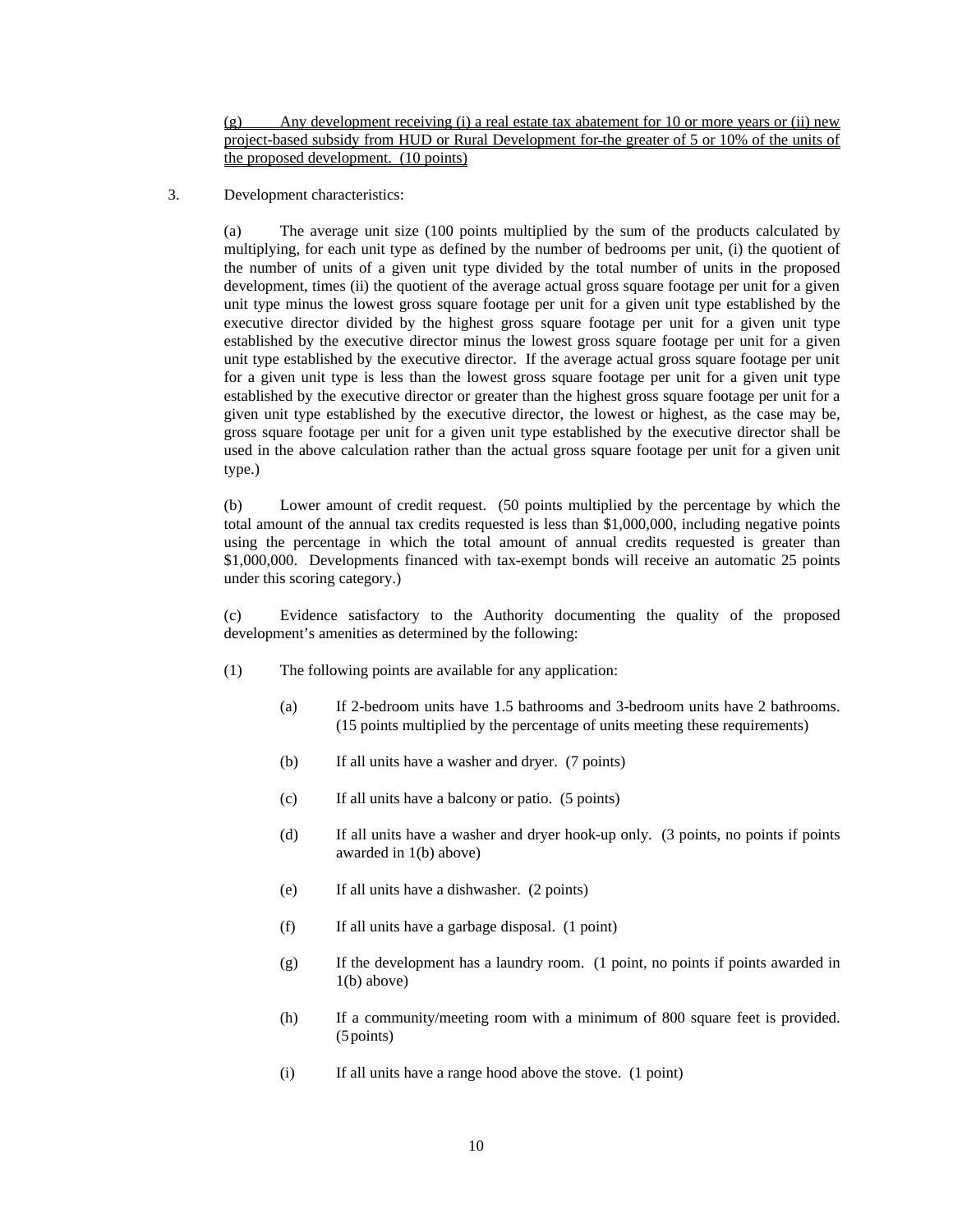- (j) If all metal windows have thermal breaks, and if insulating glass for metal or vinyl windows and sliding glass doors have a ten-year warranty against breakage of the seal from date of delivery. (1 point)
- (k) If all insulation complies with Virginia Power Energy Efficient Home Requirements, with a minimum  $R = 30$  insulation for roofs. (2 points)
- (l) If all refrigerators are frost free, a minimum size of 14 cubic feet, and provide separate doors for freezer and refrigerator compartments. (1 point)
- (m) If all exterior doors exposed to weather are metal. (1 point)
- (n) Brick exterior walls. (15 points times the percentage of exterior walls covered by brick)
- (o) Durable fiber-cement lap siding other than brick that complies with ASTM C1186 standard specifications and is warranted to last for 50 or more years. (5 points)
- (p) If the development has a minimum STC (sound transmission class) rating of 52 for the floor construction between units. (3 points)
- (q) All kitchen cabinets comply with Authority minimum guidelines. (1 point)
- (r) All closet doors are side hinged (no bi-fold or sliding doors). (1 point)
- (s) All exterior wood, including trim, fascia and rake boards are clad in aluminum. (1 point)
- (2) The following points are available to applications electing to serve elderly and/or physically disabled tenants as elected in subdivision 4a below:
	- (a) If all cooking ranges have front controls. (1 point)
	- (b) If all units are adaptable for the handicapped in buildings with elevators. (2 points)
	- (c) If all units have an emergency call system. (3 points)
	- (d) If all bathrooms have grab bars and slip resistant bottoms for bathtubs. (1 point)
	- (e) If all bathrooms have an independent or supplemental heat source. (1 point)
	- (f) If all corridors have a handrail on one side. (1 point)
	- (g) If all entrance doors to each unit have two eye viewers, one at 48" and the other at standard height. (1 point)
- (3) The following points are available to proposed developments which rehabilitate or adaptively reuse an existing structure:
	- (a) If all bathrooms, including ones with windows, have exhaust fans ducted out. (1 point)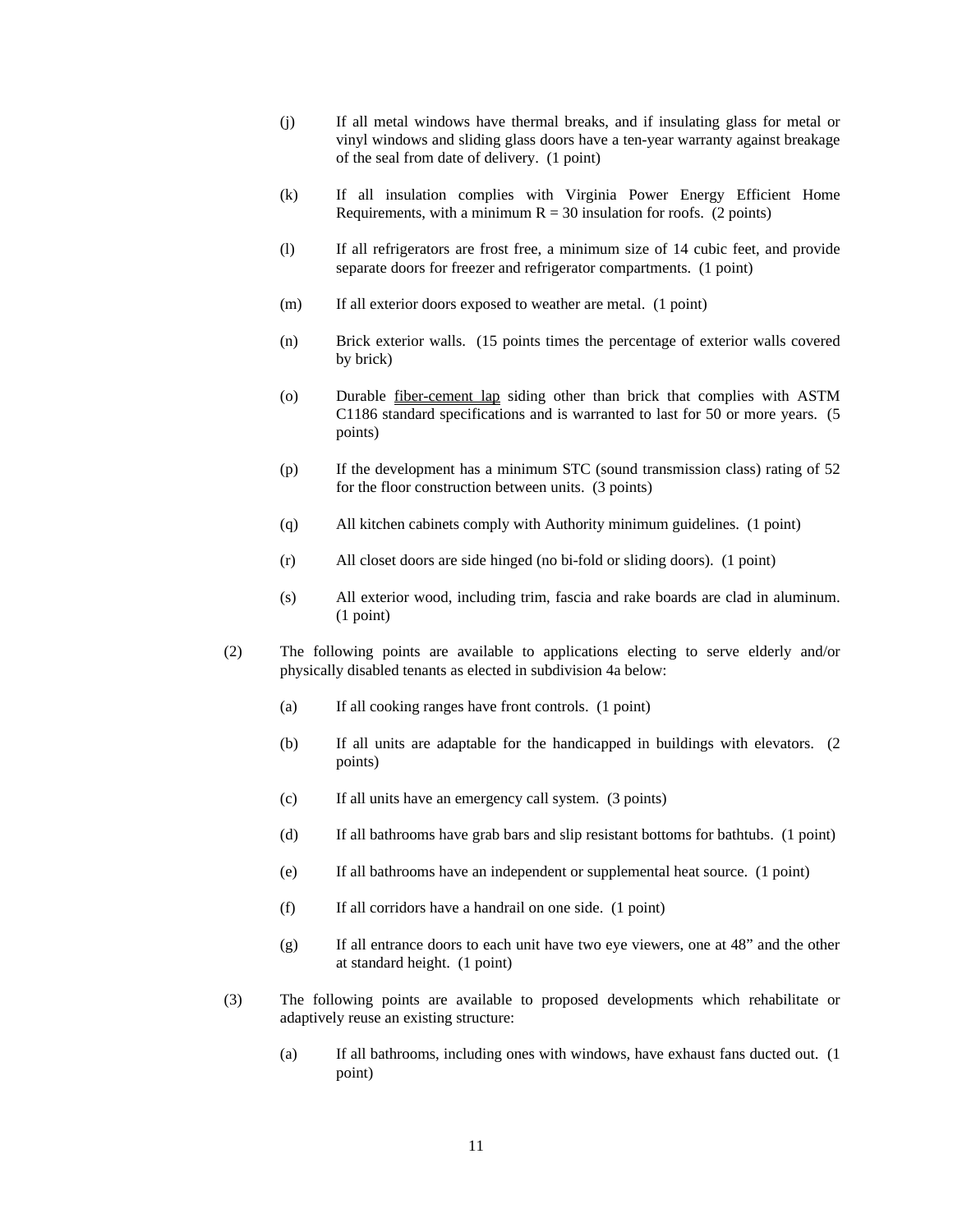- (b) If all existing, single-glazed windows in good condition have storm windows, and all windows in poor condition are replaced with new windows with integral storm sash or insulating glass. The insulating glass metal windows must have a thermal break. The insulated glass must have a ten-year warranty against breakage of the seal. (3 points)
- (c) If all apartments have a minimum of one electric smoke detector with battery backup. (1 point)
- (d) If all bathrooms have ground fault interrupter electrical receptacles. (1 point)
- (e) If the structure is historic, by virtue of being listed individually in the National Register of Historic Places, or due to its location in a registered historic district and certified by the Secretary of the Interior as being of historical significance to the district, and the rehabilitation will be completed in such a manner as to be eligible for historic rehabilitation tax credits. (5 points)
- (f) All buildings have a minimum insulation of  $R = 30$  for attics and  $R = 19$  for crawl spaces. (3 points)
- (g) All public areas, such as community rooms, laundry rooms, and rental office are accessible to persons in wheelchairs. (1 point)
- (h) If replacing the roof, removing the old roof and felt. (1 point)

The maximum number of points that may be awarded under any combination of the scoring categories under this subdivision 3d is 50 points.

(e) Any proposed fifty unit or less development that meets at least 3 of the following criteria: (1) sets maximum rents on all units at or below 25% of the gross income of households at or below 50% of the area median income (without vouchers or rental assistance); (2) restricts at least 20% of the units for occupancy by households with incomes at or below 40% of the area median income; (3) requires at least 60% of the developer's fee to pay development costs, and (4) has below market rate financial assistance from local, state or federal government. (20 points)

(f) Any non-elderly development in which the greater of 5 or 10% of the units (not to exceed 14) (i) provide federal project-based rent subsidies or equivalent assistance in order to ensure occupancy by extremely low-income persons; (ii) conform to Americans with Disabilities Act Architectural Guidelines ("ADAAG") requirements as set forth in the Virginia building code as BOCA Chapter 11; and (iii) are actively marketed to people with special needs in accordance with a plan submitted as part of the application for credits (if special needs includes mobility impairments the units described above must include roll-in showers and roll under sinks and ranges). (50 points)

(g) Any non-elderly development in which the greater of 5 or 10% of the units (not to exceed 14) (i) have rents within HUD's Housing Choice Voucher ("HCV") payment standard; (ii) conform to ADAAG requirements as set forth in the Virginia building code as BOCA Chapter 11; and (iii) are actively marketed to people with mobility impairments including HCV holders in accordance with a plan submitted as part of the application for credits. (30 points)

(h) Any non-elderly development in which four percent (4%) of the units (i) conform to ADAAG requirements as set forth in the Virginia building code as BOCA Chapter 11 and (ii) are actively marketed to people with mobility impairments in accordance with a plan submitted as part of the application for credits. (15 points)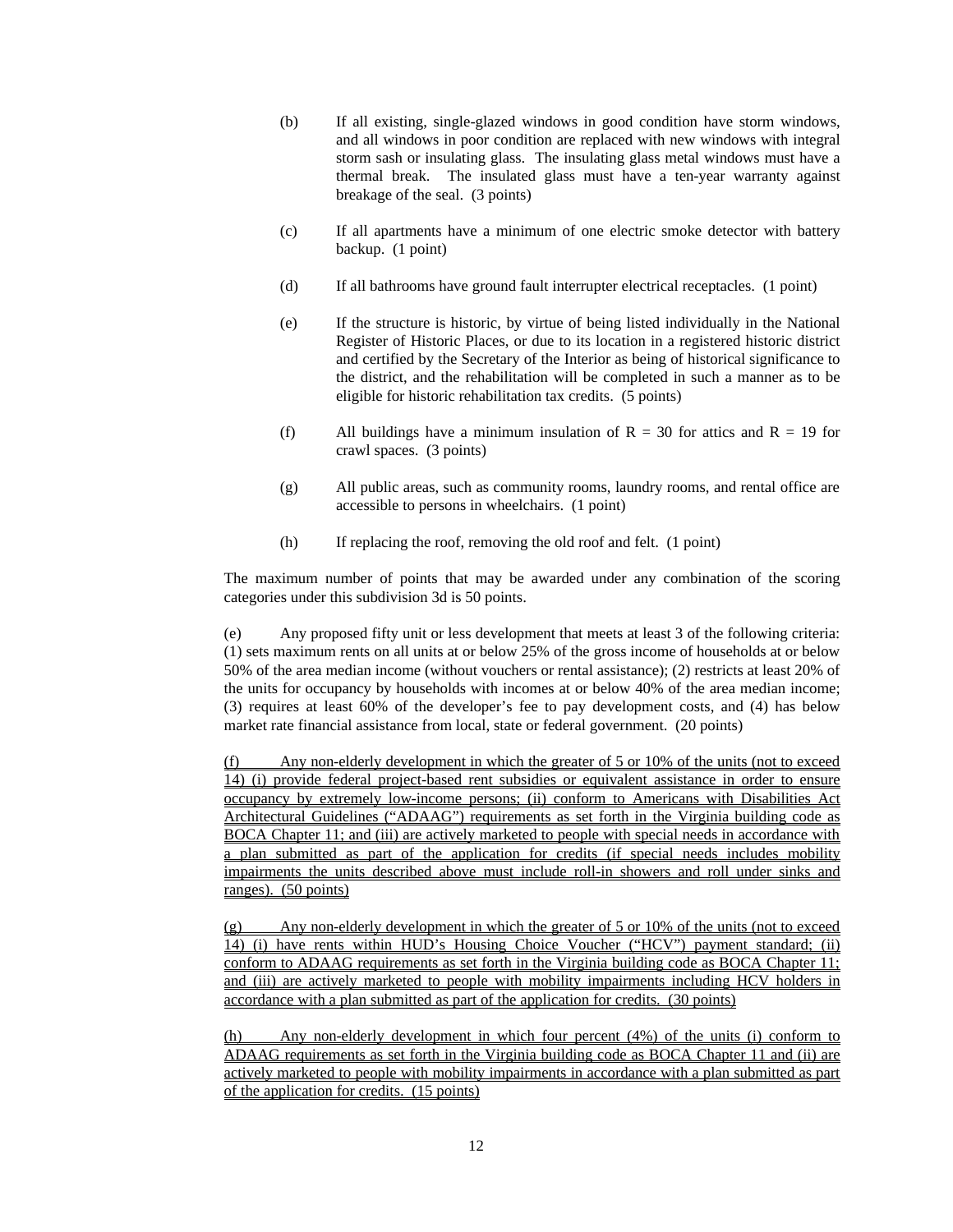4. Tenant population characteristics:

(a) Commitment by the applicant to lease low-income housing units in the proposed development to either: (i) 55 or over housing as defined by the United States Fair Housing Act, or (ii) physically or mentally disabled persons. Applicants committing to serve physically disabled persons must meet the requirements of the federal Americans with Disabilities Act. Applicants receiving points under this subdivision (a) may not receive points under subdivision (b) below. (30 points)

(ba) Commitment by the applicant to give a leasing preference to individuals and families with children in developments that will have no more than 20% of its units with one bedroom or less. Applicants receiving points under this subdivision (b) may not receive points under subdivision (a) above. (15 points; plus 0.75 points for each per cent of the low-income units in the development with three or more bedrooms up to an additional 15 points for a total of no more than 30 points under this subdivision  $(\frac{ba}{2})$ 

(cb) Commitment by the applicant to provide relocation assistance to displaced households at such level required by the Authority. (30 points times the number of certified occupied units divided by the greater of (i) the number of certified occupied units or (ii) the number of units of the proposed development)

5. Sponsor characteristics:

(a) Evidence that the development teamPrincipal or Principals for the proposed development hashave developed at least three tax credit developments that contain at least three times the demonstrated experience, qualifications and ability to perform number of housing units in the proposed development. (50 points, applicants receiving points under this subdivision 5(a) are not eligible for points under subdivision 1(a) above)

Evidence that the Principal or Principals for the proposed development have developed at least one tax credit development that contains at least the number of housing units in the proposed development. (10 points)

(c) Any applicant that includes a Principal that was a Principal in a development at the time the Authority reported such development to the IRS for an uncorrected major violation of health, safety and building codes. (minus 50 points for a period of three years after the violation has been corrected)

(d) Any applicant that includes a Principal that was a Principal in a development at the time the Authority has reported such development to the IRS for noncompliance that has not been corrected by the time a Form 8823 is filed by the Authority. (minus 15 points for a period of three years after the time the Authority filed the 8823)

(e) Beginning January 1, 2003, any applicant that includes a Principal that is or was a Principal in a development that (i) did not build a development as represented in the application for credit (minus 20 points for a period of three years after the development is placed-in-service, in addition to any other penalties the Authority may seek under its agreements with the applicant), or (ii) has a reservation of credits terminated by the Authority (minus 10 points a period of three years after the credits are returned to the Authority).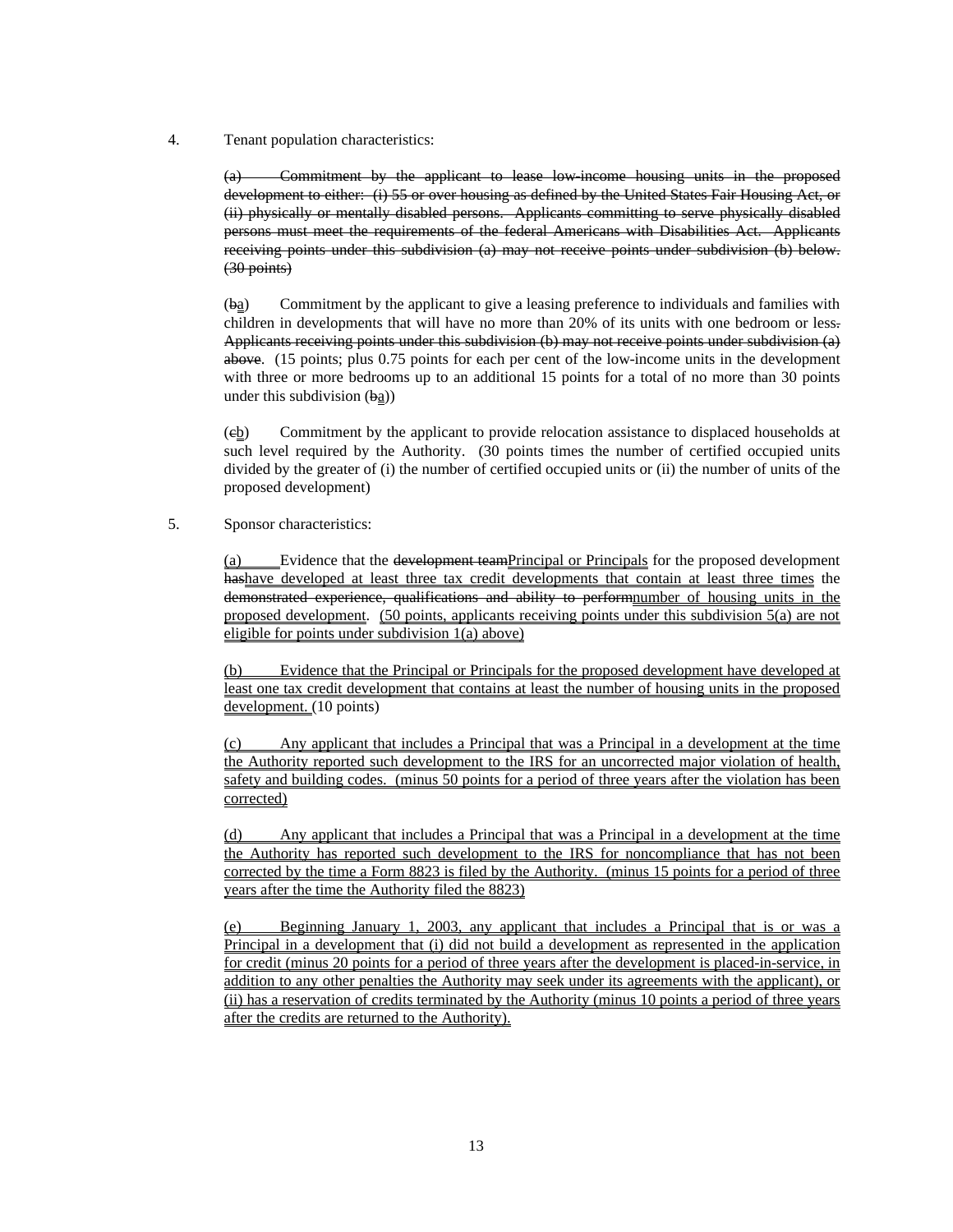## 6. Efficient Use of Resources:

(a) The percentage by which the total of the amount of credits per low-income housing unit (the "per unit credit amount") of the proposed development is less than the standard per unit credit amounts established by the executive director for a given unit type, based upon the number of such unit types in the proposed development. (180 points multiplied by the percentage by which the total amount of the per unit credit amount of the proposed development is less than the applicable standard per unit credit amount established by the executive director, negative points will be assessed using the percentage by which the total amount of the per unit credit amount of the proposed development exceeds the applicable standard per unit credit amount established by the executive director.)

(b) The percentage by which the cost per low-income housing unit (the "per unit cost"), adjusted by the Authority for location, of the proposed development is less than the standard per unit cost amounts established by the executive director for a given unit type based upon the number of such unit types in the proposed development. (75 points multiplied by the percentage by which the total amount of the per unit cost of the proposed development is less than the applicable standard per unit cost amount established by the executive director.)

The executive director may use a standard per square foot credit amount and a standard per square foot cost amount in establishing the per unit credit amount and the per unit cost amount in subdivision 6 above. For the purpose of calculating the points to be assigned pursuant to such subdivisions 3c and 6 above, all credit amounts shall include any credits previously allocated to the development, and the per unit credit amount for any building documented by the applicant to be located in a qualified census tract or difficult development area (such tract or area being as defined in the IRC) shall be determined based upon 100% of the eligible basis of such building, in the case of new construction, or 100% of the rehabilitation expenditures, in the case of rehabilitation of an existing building, notwithstanding any use by the applicant of 130% of such eligible basis or rehabilitation expenditures in determining the amount of credits as provided in the IRC.

7. Bonus points.

(a) Commitment by the applicant to impose income limits on the low-income housing units throughout the extended use period (as defined in the IRC) below those required by the IRC in order for the development to be a qualified low-income development. Applicants receiving points under this subdivision (a) may not receive points under subdivision (b) below. (The product of (i) 50 points multiplied by (ii) the percentage of housing units in the proposed development both rentrestricted to and occupied by households at or below 50% of the area median gross income; plus 1 point for each percentage point of such housing units in the proposed development which are further restricted to rents at or below 30% of 40% of the area median gross income, up to an additional 10 points.)

(b) Commitment by the applicant to impose rent limits on the low-income housing units throughout the extended use period (as defined in the IRC) below those required by the IRC in order for the development to be a qualified low-income development.) Applicants receiving points under this subdivision (b) may not receive points under subdivision (a) above. (The product of (i) 25 points (50 points for proposed developments in low-income jurisdictions) multiplied by (ii) the percentage of housing units in the proposed development rent-restricted to households at or below 50% of the area median gross income; plus 1 point for each percentage point of such housing units in the proposed development which are further restricted to rents at or below 30% of 40% of the area median gross income, up to an additional 10 points.)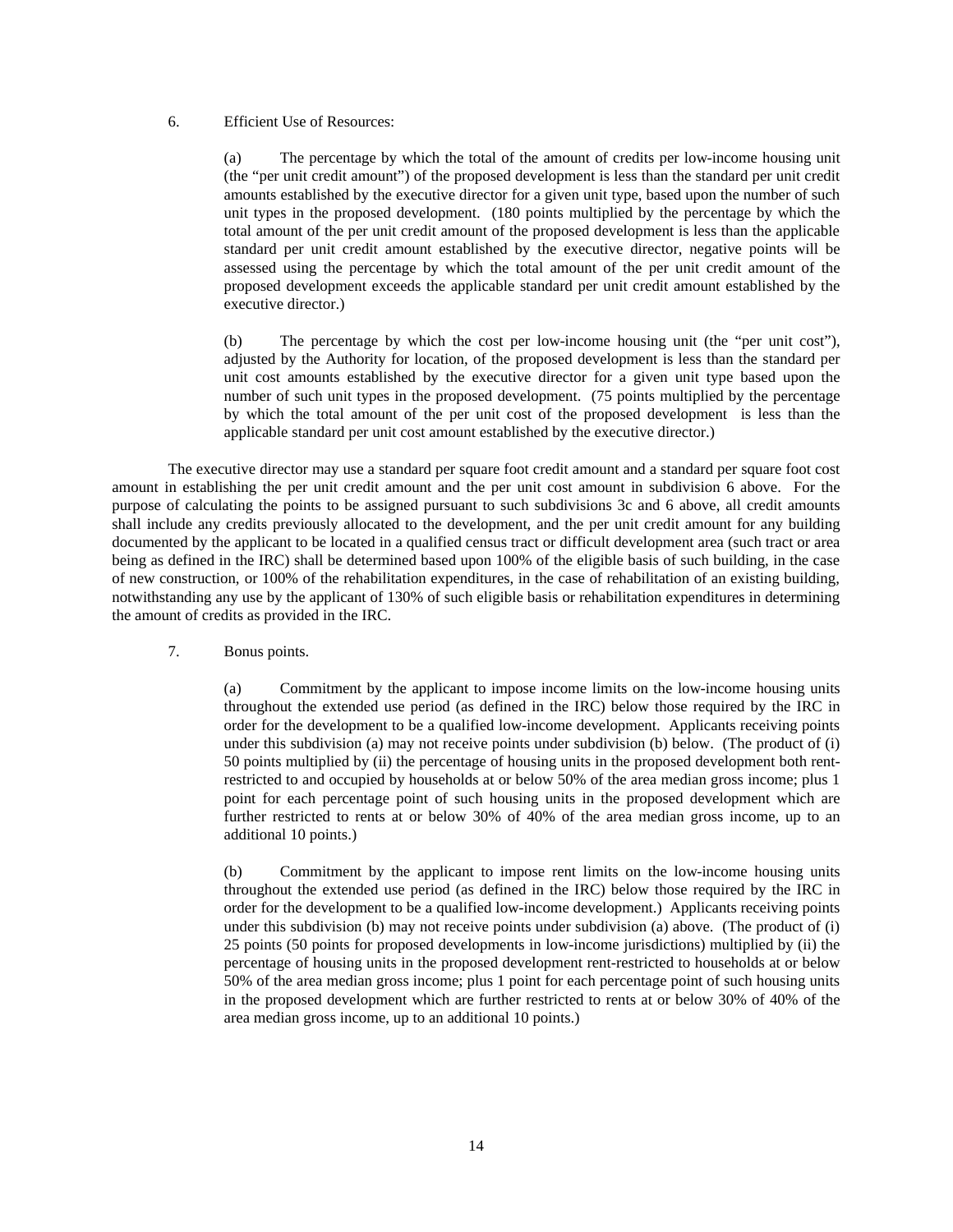(c) Commitment by the applicant to maintain the low-income housing units in the development as a qualified low-income housing development beyond the 30-year extended use period (as defined in the IRC). Applicants receiving points under this subdivision (c) may not receive bonus points under subdivision (d) below. (40 points for a 10-year commitment beyond the 30-year extended use period or 50 points for a 20-year commitment beyond the 30-year extended use period.)

(d) Participation by a local housing authority or qualified nonprofit organization (substantially based or active in the community with at least a 10% ownership interest in the general partnership interest of the partnership) and a commitment by the applicant to sell the proposed development pursuant to an executed, recordable option or right of first refusal to such local housing authority or qualified nonprofit organization or to a wholly-owned subsidiary of such organization or authority at the end of the 15-year compliance period, as defined by IRC, for a price not to exceed the outstanding debt and exit taxes of the for profit entity. The applicant must record such option or right of first refusal immediately after the low-income housing commitment described in 13 VAC 10-180-70 hereinbelow and give the qualified nonprofit veto power over any refinancing of the development. Applicants receiving points under this subdivision (d) may not receive bonus points under subdivision (c) above. (60 points; plus 5 points if the local housing authority or qualified nonprofit organization submits a homeownership plan satisfactory to the Authority, in which, the local housing authority or qualified nonprofit organization commits to sell the units in the development to tenants whose incomes shall not exceed the applicable income limit at the time of their initial occupancy of such units.)

In calculating the points for subdivisions 7(a) and (b) above, any units in the proposed development required by the locality to exceed 60% of the area median gross income will not be considered when calculating the percentage of low-income units of the proposed development with incomes below those required by the IRC in order for the development to be a qualified low-income development, provided that, the locality submits evidence satisfactory to the Authority of such requirement.

After points have been assigned to each application in the manner described above, the executive director shall compute the total number of points assigned to each such application. Notwithstanding any other provisions herein, any application which is assigned a total number of points less than a threshold amount of 450 (375 points for developments financed with tax exempt bonds) points shall be rejected from further consideration hereunder and shall not be eligible for any reservation or allocation of credits.

The executive director may exclude and disregard any application which he determines is not submitted in good faith or which he determines would not be financially feasible.

Upon assignment of points to all of the applications, the executive director shall rank the applications based on the number of points so assigned. If any pools shall have been established, each application shall be assigned to a pool and, if any, to the appropriate tier within such pool and shall be ranked within such pool or tier, if any. The amount of credits made available to each pool will be determined by the executive director. Available credits will include unreserved per capita dollar amount credits from the current calendar year under §42(h)(3)(C)(i) of the IRC, any unreserved per capita credits from previous calendar years, and credits returned to the Authority prior to the final ranking of the applications and may include up to 15% of next calendar year's per capita credits as shall be determined by the executive director. Those applications assigned more points shall be ranked higher than those applications assigned fewer points. However, if any set-sides established by the executive director cannot be satisfied after ranking the applications based on the number of points, the executive director may rank as many applications as necessary to meet the requirements of such set-aside (selecting the highest ranked application(s) meeting the requirements of the set-aside) over applications with more points.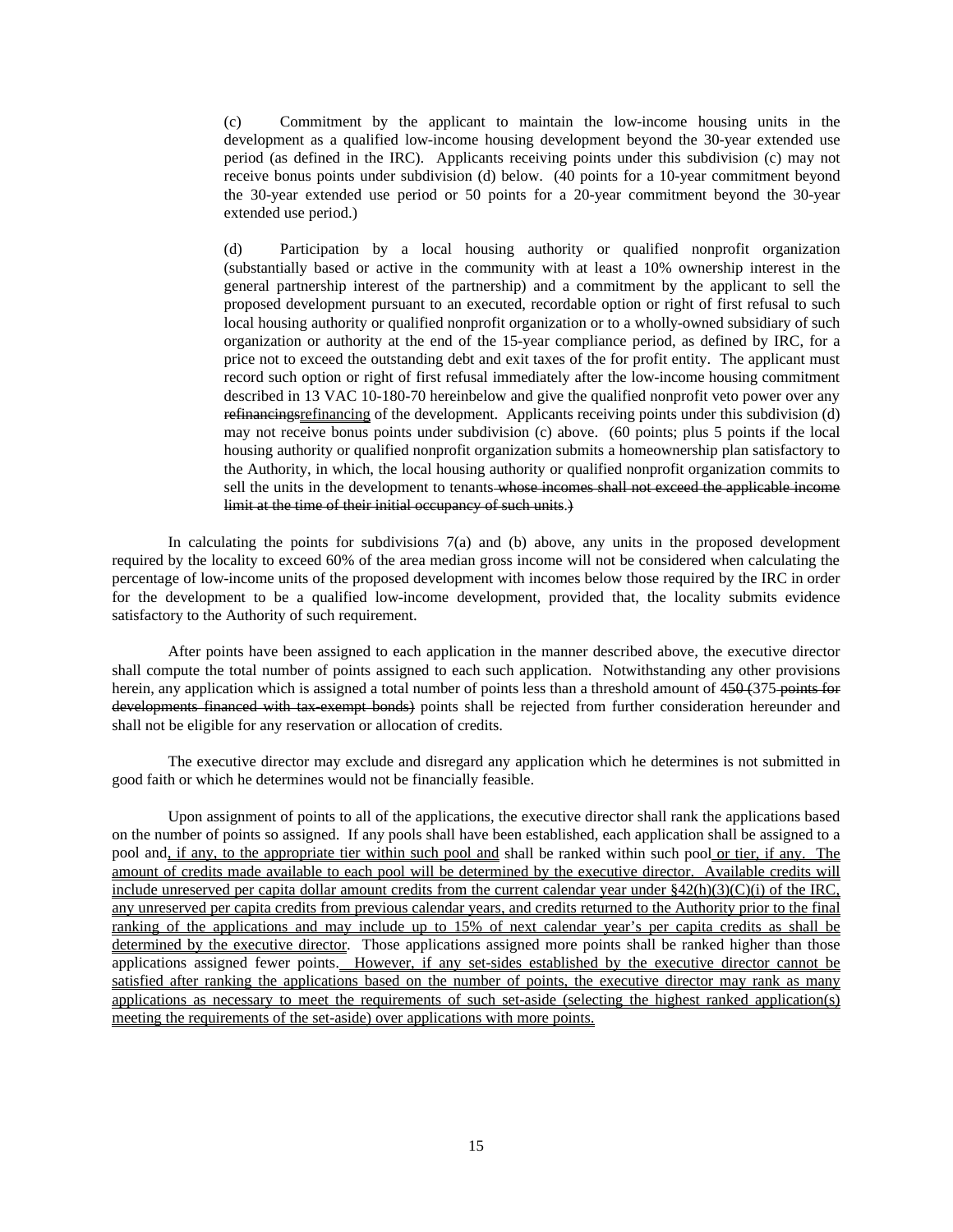In the event of a tie in the number of points assigned to two or more applications within the same pool, or, if none, within the stateCommonwealth, and in the event that the amount of credits available for reservation to such applications is determined by the executive director to be insufficient for the financial feasibility of all of the developments described therein, the Authority shall, to the extent necessary to fully utilize the amount of credits available for reservation within such pool or, if none, within the Commonwealth, select one or more of the applications with the highest combination of points from subdivision  $2(e)(ii)$  and subdivision-7 above, and each application so selected shall receive (in order based upon the number of such points, beginning with the application with the highest number of such points) a reservation of credits in the lesser of the full amount determined by the executive director to be permissible hereunder or the amount of credits remaining therefore in such pool or, if none, in the Commonwealth. If two or more of the tied applications receive the same number of points from subdivision  $2(e)$ (ii) and subdivision 7 above and if the amount of credits available for reservation to such tied applications is determined by the executive director to be insufficient for the financial feasibility of all the developments described therein, the executive director shall select one or more of such applications by lot, and each application so selected by lot shall receive (in order of such selection by lot) the lesser of the full amount determined by the executive director to be permissible hereunder or the amounta reservation of credits remaining therefore in such pool or, if none, in the Commonwealth.

For each application which may receive a reservation of credits, the executive director shall determine the amount, as of the date of the deadline for submission of applications for reservation of credits, to be necessary for the financial feasibility of the development and its viability as a qualified low-income development throughout the credit period under the IRC. In making this determination, the executive director shall consider the sources and uses of the funds, the available federal, state and local subsidies committed to the development, the total financing planned for the development as well as the investment proceeds or receipts expected by the Authority to be generated with respect to the development, and the percentage of the credit dollar amount used for development costs other than the costs of intermediaries. He shall also examine the development's costs, including developer's fees and other amounts in the application, for reasonableness and, if he determines that such costs or other amounts are unreasonably high, he shall reduce them to amounts that he determines to be reasonable. The executive director shall review the applicant's projected rental income, operating expenses and debt service for the credit period. The executive director may establish such criteria and assumptions as he shall deem reasonable for the purpose of making such determination, including, without limitation, criteria as to the reasonableness of fees and profits and assumptions as to the amount of net syndication proceeds to be received (based upon such percentage of the credit dollar amount used for development costs, other than the costs of intermediaries, as the executive director shall determine to be reasonable for the proposed development), increases in the market value of the development, and increases in operating expenses, rental income and, in the case of applications without firm financing commitments (as defined hereinabove) at fixed interest rates, debt service on the proposed mortgage loan. The executive director may, if he deems appropriate, consider the development to be a part of a larger development. In such a case, the executive director may consider, examine, review and establish any or all of the foregoing items as to the larger development in making such determination for the development.

At such time or times during each calendar year as the executive director shall designate, the executive director shall reserve credits to applications in descending order of ranking within each pool and tier, if applicable, until either substantially all credits therein are reserved or all qualified applications therein have received reservations. (For the purpose of the preceding sentence, if there is not more than a de minimis amount, as determined by the executive director, of credits remaining in a pool after reservations have been made, "substantially all" of the credits in such pool shall be deemed to have been reserved.) The executive director may rank the applications within pools at different times for different pools and may reserve credits, based on such rankings, one or more times with respect to each pool. The executive director may also establish more than one round of review and ranking of applications and reservation of credits based on such rankings, and he shall designate the amount of credits to be made available for reservation within each pool during each such round. The amount reserved to each such application shall be equal to the lesser of (i) the amount requested in the application or (ii) an amount determined by the executive director, as of the date of application, to be necessary for the financial feasibility of the development and its viability as a qualified low-income development throughout the credit period under the IRC; provided, however, that in no event shall the amount of credits so reserved exceed the maximum amount permissible under the IRC.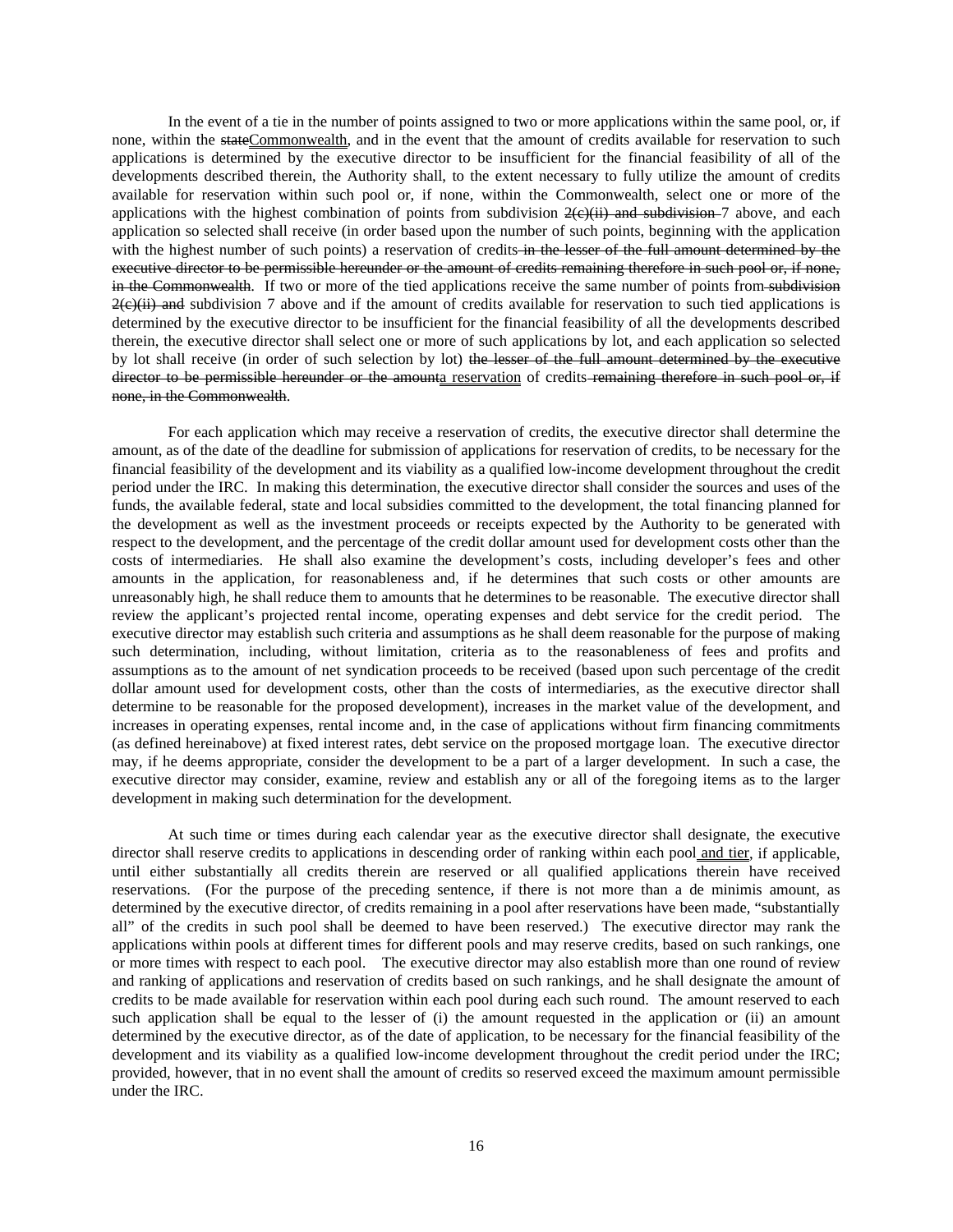If the amount of credits available in any pool is determined by the executive director to be insufficient for the financial feasibility of the proposed development to which such available credits are to be reserved, the executive director may (i) permit the applicant to modify such proposed development and his application so as to achieve financial feasibility based upon the amount of such available credits, provided that the available credits represent at least 70% of the feasible credit amount established by the executive director and the applicant's development, as modified, will produce at least 75% of the units and bedrooms described in the application for the proposed development, or (ii) move the proposed development and the credits available to another pool. Any modifications shall be subject to the approval of the executive director; however, in no event shall such modifications result in a material reduction in the number of points assigned to the application pursuant to this section. If any credits remain in any pool after accepting any modifications to an applicant's proposed development or moving proposed developments and credits to another pool, the executive director may for developments which meet the requirements of §42(h)(1)(E) of the IRC only, reserve the remaining credits to any proposed development(s) scoring at or above the minimum point threshold established by this chapter without regard to the ranking of such application and any development modified pursuant to the provisions of this paragraph. If necessary, the executive director may, for developments which meet the requirements of §42(h)(1)(E) of the IRC only, reserve with additional credits from the Commonwealth's annual state housing credit ceiling for the following year in such an amount necessary for the financial feasibility of the proposed development(s). However, the reservation of credits from the Commonwealth's annual state housing credit ceiling for the following year shall be in the reasonable discretion of the executive director if he determines it to be in the best interest of the plan. In the event a reservation or an allocation of credits from the current year or a prior year is reduced, terminated or canceled, the executive director may substitute such credits for any credits reserved from the following year's annual state housing credit ceiling.

In the event that during any round of application review and ranking the amount of credits reserved within any pools is less than the total amount of credits made available therein during such round, the executive director may either (i) leave such unreserved credits in such pools for reservation and allocation in any subsequent round or rounds or (ii) redistribute such unreserved credits to such other pool or pools as the executive director may designate or (iii) carry over such unreserved credits to the next succeeding calendar year for inclusion in the state housing credit ceiling (as defined in § 42(h)(3)(C) of the IRC) for such year.

Notwithstanding anything contained herein, the total amount of credits that may be awarded in any credit year after credit year 2001 to any applicant or to any related applicants for one or more developments shall not exceed  $1015%$  of Virginia's per capita dollar amount of credits for such credit year (the "Credit Cap") However, if the amount of credits to be reserved in any such credit year to all applications assigned a total number of points at or above the threshold amount set forth above shall be less than Virginia's dollar amount of credits available for such credit year, then the Authority's board of commissioners may waive the Credit Cap to the extent it deems necessary to reserve credits in an amount at least equal to such dollar amount of credits. Applicants shall be deemed to be related if any principalPrincipal in an applicanta proposed development or any person or entity related to the applicant or **principal isPrincipal** will be a **principalPrincipal in any other applicantproposed** development or applicantsdevelopments. A principal is For purposes of this paragraph, a general partner or other Principal shall also include any person or entity who, in the determination of the executive director, has exercised or will exercise, directly or indirectly, substantial control over the applicant or has performed or will perform (or has assisted or will assist the applicant in the performance of), directly or indirectly, substantial responsibilities or functions customarily performed by an applicantapplicants with respect to an applicationapplications or a developmentdevelopments. For the purpose of determining whether any person or entity is related to the applicant or principalPrincipal, persons or entities shall be deemed to be related if the executive director determines that any substantial relationship existed, either directly between them or indirectly through a series of one or more substantial relationships (e.g., if party A has a substantial relationship with party B and if party B has a substantial relationship with party C, then A has a substantial relationship with both party B and party C), at any time within three years of the filing of the application for the credits. In determining in any credit year whether an applicant has a substantial relationship with another applicant with respect to any application for which credits were awarded in any prior credit year, the executive director shall determine whether the applicants were related as of the date of the filing of such prior credit year's application or within three years prior thereto and shall not consider any relationships or any changes in relationships subsequent to such date. Substantial relationships shall include, but not be limited to, the following relationships (in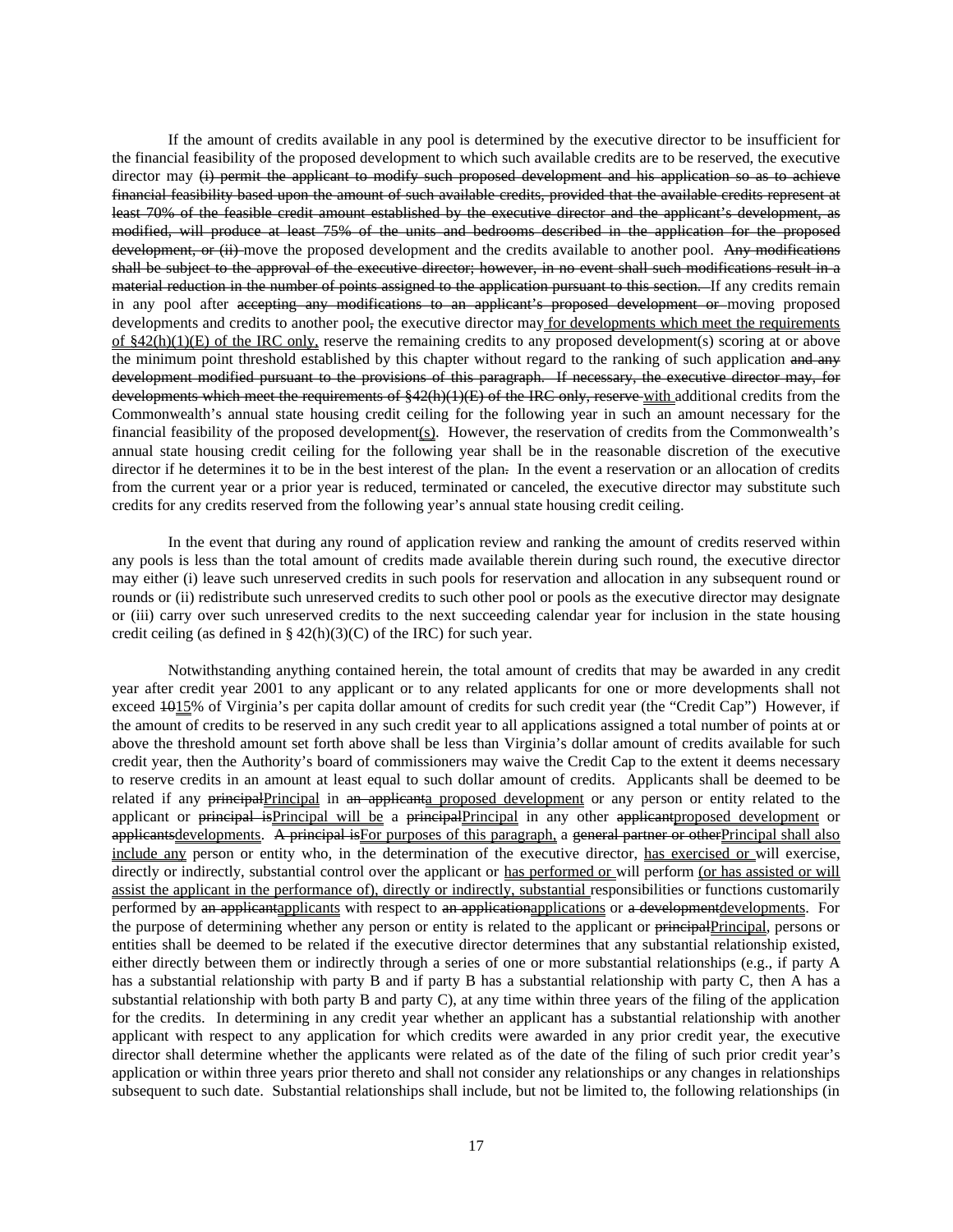each of the following relationships, the persons or entities involved in the relationship are deemed to be related to each other): (i) the persons are in the same immediate family (including, without limitation, a spouse, children, parents, grandparents, grandchildren, brothers, sisters, uncles, aunts, nieces, and nephews) and are living in the same household; (ii) the entities have one or more common general partners or members (including related persons and entities), or the entities have one or more common owners which (by themselves or together with any other related persons and entities) have, in the aggregate, 5% or more ownership interest in each entity; (iii) the entities are under the common control (e.g., the same person or persons and any related persons serve as a majority of the voting members of the boards of such entities or as chief executive officers of such entities) of one or more persons or entities (including related persons and entities); (iv) the person is a general partner, member or employee in the entity or is an owner (by himself or together with any other related persons and entities) of 5% or more ownership interest in the entity; (v) the entity is a general partner or member in the other entity or is an owner (by itself or together with any other related persons and entities) of 5% or more ownership interest in the other entity; or (vi) the person or entity is otherwise controlled, in whole or in part, by the other person or entity. In determining compliance with the Credit Cap with respect to any application, the executive director may exclude any person or entity related to the applicant or to any principalPrincipal in such applicant if the executive director determines that (i) such person or entity will not participate, directly or indirectly, in matters relating to the applicant or the ownership of the development to be assisted by the credits for which the application is submitted, (ii) such person or entity has no agreement or understanding relating to such application or the tax credits requested therein, and (iii) such person or entity will not receive a financial benefit from the tax credits requested in the application. A limited partner or other similar investor shall not be determined to be a principal Principal and shall be excluded from the determination of related persons or entities unless the executive director shall determine that such limited partner or investor will, directly or indirectly, exercise control over the applicant or participate in matters relating to the ownership of the development substantially beyond the degree of control or participation which is usual and customary for limited partners or other similar investors with respect to developments assisted by the credits. If the award of multiple applications of any applicant or related applicants in any credit year shall cause the Credit Cap to be exceeded, such applicant or applicants shall, upon notice from the Authority, jointly designate those applications for which credits are not to be reserved-or are to be reserved in an amount less than the amount requested in the application (if the amount of credits to be reserved for any application is to be so reduced, the applicant may modify the proposed development and the application to achieve financial feasibility based upon the amount of the credits as so reduced; provided, however, that the credits may not be reduced to less than 70% of the amount of credits requested in the application and may not be reduced so as to produce fewer than 75% of the number of units or bedrooms proposed in the application) so that such limitation shall not be exceeded. Such notice shall specify the date by which such designation shall be made. In the absence of any such designation by the date specified in such notice, the executive director shall make such designation as he or she shall determine to best serve the interests of the program. Each applicant and each principalPrincipal therein shall make such certifications, shall disclose such facts and shall submit such documents to the Authority as the executive director may require to determine compliance with the Credit Cap. If an applicant or any principalPrincipal therein makes any misrepresentation to the Authority concerning such applicant's or principalPrincipal's relationship with any other person or entity, the executive director may reject any or all of such applicant's pending applications for reservation or allocation of credits, may terminate any or all reservations of credits to the applicant, and may prohibit such applicant, the principalsPrincipals therein and any persons and entities then or thereafter having a substantial relationship (in the determination of the executive director as described above) with the applicant or any principalPrincipal therein from submitting applications for credits for such period of time as the executive director shall determine.

Notwithstanding anything above, the Authority will treat local housing authorities or qualified nonprofit organizations as the only Principal in an application in which, such local housing authority or qualified nonprofit organization owns, directly or indirectly, at least 50% of the general partnership interest in the ownership entity of the proposed development and such local housing authority or qualified nonprofit organization, or wholly-owned subsidiary thereof, will purchase the proposed development at the end of the compliance period.

Within a reasonable time after credits are reserved to any applicants' applications, the executive director shall notify each applicant for such reservations of credits either of the amount of credits reserved to such applicant's application (by issuing to such applicant a written binding commitment to allocate such reserved credits subject to such terms and conditions as may be imposed by the executive director therein, by the IRC and by this chapter) or, as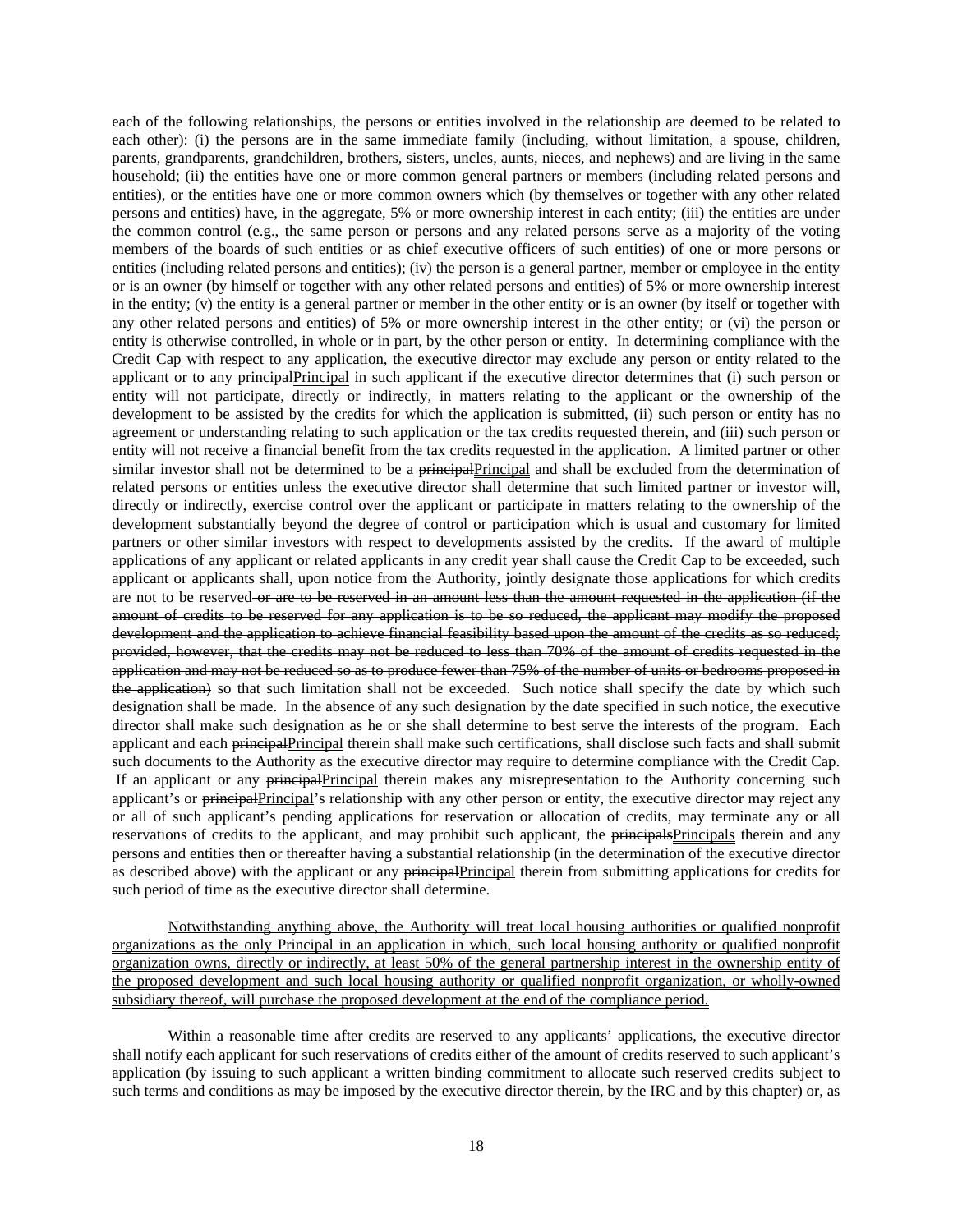applicable, that the applicant's application has been rejected or excluded or has otherwise not been reserved credits in accordance herewith. The written binding commitment shall prohibit any transfer, direct or indirect, of partnership interests (except those involving the admission of limited partners) prior to the placed-in-service date of the proposed development unless the transfer is consented to by the executive director. The written binding commitment shall further limit the developers' fees to the amounts established during the review of the applications for reservation of credits and such amounts shall not be increased unless consented to by the executive director. The executive director shall, as a condition to the binding commitment, require each applicant to obtain a market study, in form and substance satisfactory to the Authority, that shows adequate demand for the housing units to be produced by each applicant's proposed development.

If credits are reserved to any applicants for developments which have also received an allocation of credits from prior years, the executive director may reserve additional credits from the current year equal to the amount of credits allocated to such developments from prior years, provided such previously allocated credits are returned to the Authority. Any previously allocated credits returned to the Authority under such circumstances shall be placed into the credit pools from which the current year's credits are reserved to such applicants.

The executive director shall make a written explanation available to the general public for any allocation of housing credit dollar amount, which is not made in accordance with established priorities and selection criteria of the Authority.

The Authority's board shall review and consider the analysis and recommendation of the executive director for the reservation of credits to an applicant, and, if it concurs with such recommendation, it shall by resolution ratify the reservation by the executive director of the credits to the applicant, subject to such terms and conditions as it shall deem necessary or appropriate to assure compliance with the aforementioned binding commitment issued or to be issued to the applicant, the IRC and this chapter. If the board determines not to ratify a reservation of credits or to establish any such terms and conditions, the executive director shall so notify the applicant.

Subsequent to such ratification of the reservation of credits, the executive director may, in his discretion and without ratification or approval by the board, increase the amount of such reservation by an amount not to exceed 10% of the initial reservation amount.

The executive director may require the applicant to make a good faith deposit or to execute such contractual agreements providing for monetary or other remedies as it may require, or both, to assure that the applicant will comply with all requirements under the IRC, this chapter and the binding commitment (including, without limitation, any requirement to conform to all of the representations, commitments and information contained in the application for which points were assigned pursuant to 13 VAC 10-180-60 hereof). Upon satisfaction of all such aforementioned requirements (including any post-allocation requirements), such deposit shall be refunded to the applicant or such contractual agreements shall terminate, or both, as applicable.

If, as of the date the application is approved by the executive director, the applicant is entitled to an allocation of the credits under the IRC, this chapter and the terms of any binding commitment that the Authority would have otherwise issued to such applicant, the executive director may at that time allocate the credits to such qualified low income buildings or development without first providing a reservation of such credits. This provision in no way limits the authority of the executive director to require a good faith deposit or contractual agreement, or both, as described in the preceding paragraph, nor to relieve the applicant from any other requirements hereunder for eligibility for an allocation of credits. Any such allocation shall be subject to ratification by the board in the same manner as provided above with respect to reservations.

The executive director may require that applicants to whom credits have been reserved shall submit from time to time or at such specified times as he shall require, written confirmation and documentation as to the status of the proposed development and its compliance with the application, the binding commitment and any contractual agreements between the applicant and the Authority. If on the basis of such written confirmation and documentation as the executive director shall have received in response to such a request, or on the basis of such other available information, or both, the executive director determines any or all of the buildings in the development which were to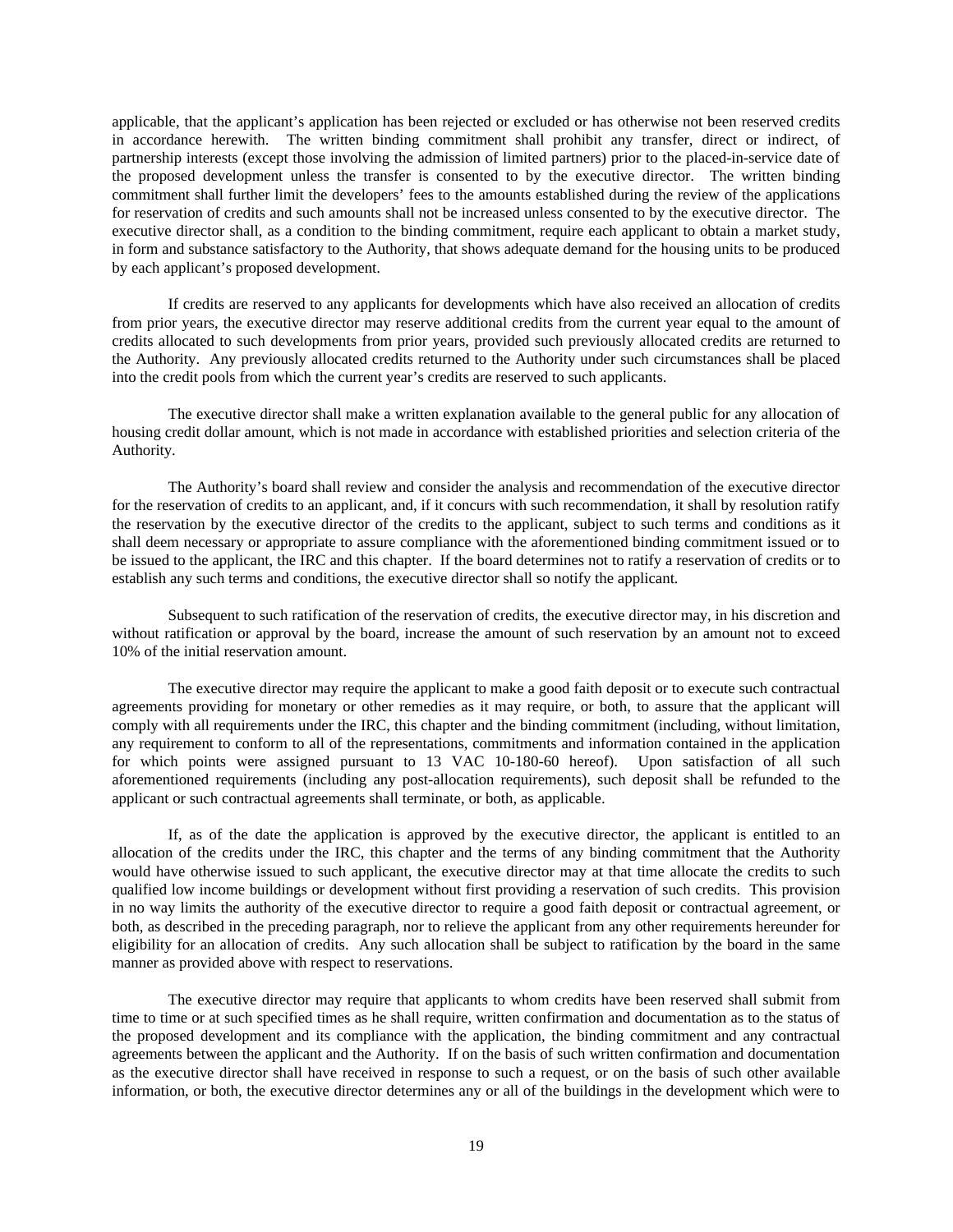become qualified low-income buildings will not do so within the time period required by the IRC or will not otherwise qualify for such credits under the IRC, this chapter or the binding commitment, then the executive director may terminate the reservation of such credits and draw on any good faith deposit. If, in lieu of or in addition to the foregoing determination, the executive director determines that any contractual agreements between the applicant and the Authority have been breached by the applicant, whether before or after allocation of the credits, he may seek to enforce any and all remedies to which the Authority may then be entitled under such contractual agreements.

The executive director may establish such deadlines for determining the ability of the applicant to qualify for an allocation of credits as he shall deem necessary or desirable to allow the Authority sufficient time, in the event of a reduction or termination of the applicant's reservation, to reserve such credits to other eligible applications and to allocate such credits pursuant thereto.

Any material changes to the development, as proposed in the application, occurring subsequent to the submission of the application for the credits therefor shall be subject to the prior written approval of the executive director. As a condition to any such approval, the executive director may, as necessary to comply with this chapter, the IRC, the binding commitment and any other contractual agreement between the Authority and the applicant, reduce the amount of credits applied for or reserved or impose additional terms and conditions with respect thereto. If such changes are made without the prior written approval of the executive director, he may terminate or reduce the reservation of such credits, impose additional terms and conditions with respect thereto, seek to enforce any contractual remedies to which the Authority may then be entitled, draw on any good faith deposit, or any combination of the foregoing.

In the event that any reservation of credits is terminated or reduced by the executive director under this section, he may reserve, allocate or carry over, as applicable, such credits in such manner as he shall determine consistent with the requirements of the IRC and this chapter.

### **13 VAC 10-180-70. Allocation of credits.**

At such time as one or more of an applicant's buildings or an applicant's development which has received a reservation of credits is (i) placed in service or satisfies the requirements of  $\S 42(h)(1)(E)$  of the IRC and (ii) meets all of the preallocation requirements of this chapter, the binding commitment and any other applicable contractual agreements between the applicant and the Authority, the applicant shall so advise the Authority, shall request the allocation of all of the credits so reserved or such portion thereof to which the applicant's buildings or development is then entitled under the IRC, this chapter, the binding commitment and the aforementioned contractual agreements, if any, and shall submit such application, certifications, legal and accounting opinions, evidence as to costs, a breakdown of sources and uses of funds, pro forma financial statements setting forth anticipated cash flows, and other documentation as the executive director shall require in order to determine that the applicant's buildings or development is entitled to such credits as described above. The applicant shall certify to the Authority the full extent of all federal, state and local subsidies, which apply (or which the applicant expects to apply) with respect to the buildings or the development.

As of the date of allocation of credits to any building or development and as of the date such building or such development is placed in service, the executive director shall determine the amount of credits to be necessary for the financial feasibility of the development and its viability as a qualified low-income housing development throughout the credit period under the IRC. In making such determinations, the executive director shall consider the sources and uses of the funds, the available federal, state and local subsidies committed to the development, the total financing planned for the development as well as the investment proceeds or receipts expected by the Authority to be generated with respect to the development and the percentage of the credit dollar amount used for development costs other than the costs of intermediaries. He shall also examine the development's costs, including developer's fees and other amounts in the application, for reasonableness and, if he determines that such costs or other amounts are unreasonably high, he shall reduce them to amounts that he determines to be reasonable. The executive director shall review the applicant's projected rental income, operating expenses and debt service for the credit period. The executive director may establish such criteria and assumptions as he shall then deem reasonable (or he may apply the criteria and assumptions he established pursuant to 13 VAC 10-180-60) for the purpose of making such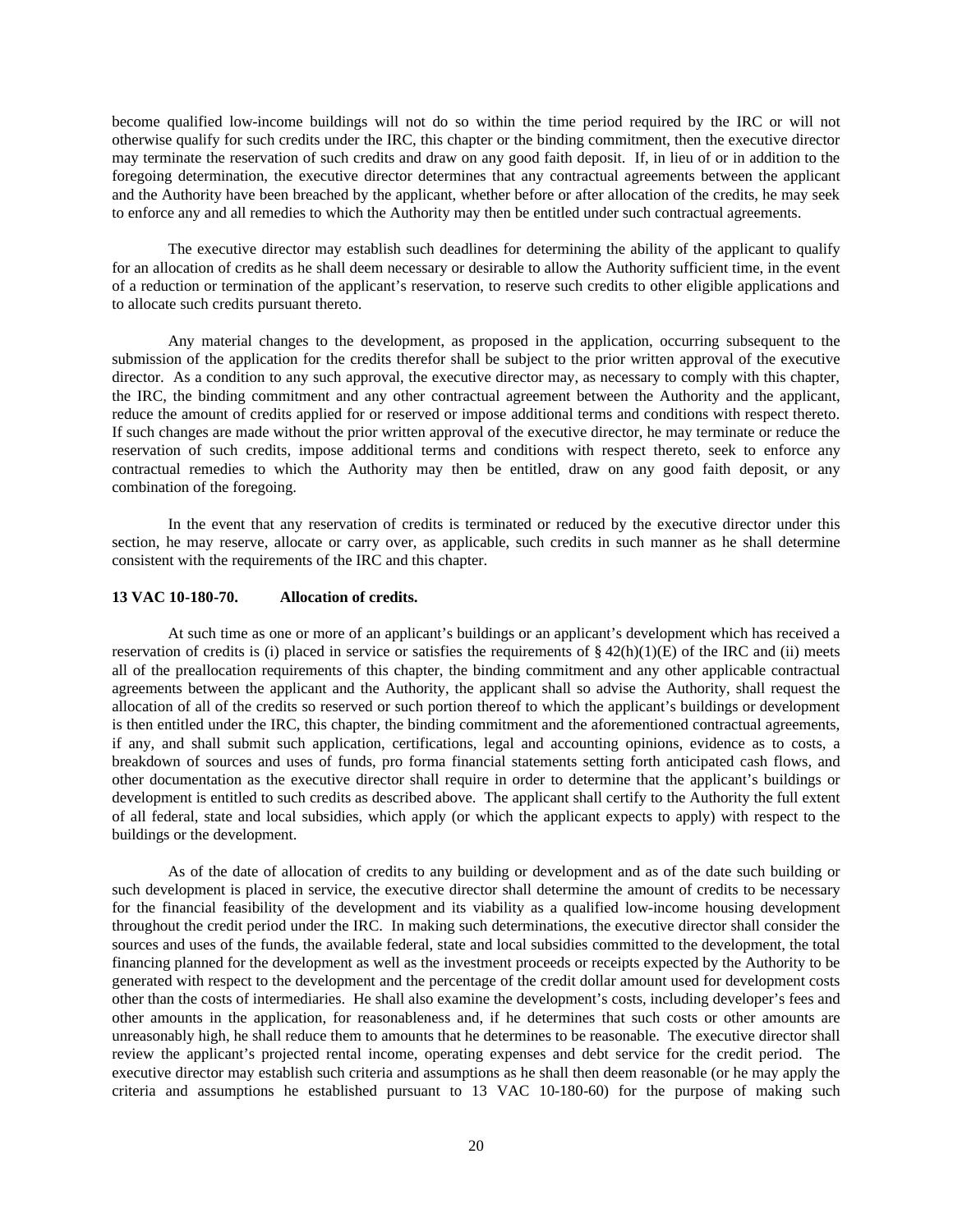determinations, including, without limitation, criteria as to the reasonableness of fees and profits and assumptions as to the amount of net syndication proceeds to be received (based upon such percentage of the credit dollar amount used for development costs, other than the costs of intermediaries, as the executive director shall determine to be reasonable for the proposed development), increases in the market value of the development, and increases in operating expenses, rental income and, in the case of applications without firm financing commitments (as defined in 13 VAC 10-180-60 hereinabove) at fixed interest rates, debt service on the proposed mortgage loan. The amount of credits allocated to the applicant shall in no event exceed such amount as so determined by the executive director by more than a de minimis amount of not more than \$100.

Prior to allocating credits to an applicant, the executive director shall require the applicant to execute and deliver to the Authority a valid IRS Form 8821, Tax Information Authorization, naming the Authority as the appointee to receive tax information. The Forms 8821 of all applicants will be forwarded to the IRS, which will authorize the IRS to furnish the Authority with all IRS information pertaining to the applicants' developments, including audit findings and assessments.

Prior to allocating the credits to an applicant, the executive director shall require the applicant to execute, deliver and record among the land records of the appropriate jurisdiction or jurisdictions an extended low-income housing commitment in accordance with the requirements of the IRC. Such commitment shall require that the applicable fraction (as defined in the IRC) for the buildings for each taxable year in the extended use period (as defined in the IRC) will not be less than the applicable fraction specified in such commitment and which prohibits both (i) the eviction or the termination of tenancy (other than for good cause) of an existing tenant of a low-income unit and (ii) any increase in the gross rent with respect to such unit not otherwise permitted under the IRC. The amount of credits allocated to any building shall not exceed the amount necessary to support such applicable fraction, including any increase thereto pursuant to  $\S 42(f)(3)$  of the IRC reflected in an amendment to such commitment. The commitment shall provide that the extended use period will end on the day 15 years after the close of the compliance period (as defined in the IRC) or on the last day of any longer period of time specified in the application during which low-income housing units in the development will be occupied by tenants with incomes not in excess of the applicable income limitations; provided, however, that the extended use period for any building shall be subject to termination, in accordance with the IRC, (i) on the date the building is acquired by foreclosure or instrument in lieu thereof unless a determination is made pursuant to the IRC that such acquisition is part of an agreement with the current owner thereof, a purpose of which is to terminate such period or (ii) the last day of the one-year period following the written request by the applicant as specified in the IRC (such period in no event beginning earlier than the end of the fourteenth year of the compliance period) if the Authority is unable to present during such one-year period a qualified contract (as defined in the IRC) for the acquisition of the building by any person who will continue to operate the low-income portion thereof as a qualified low-income building. In addition, such termination shall not be construed to permit, prior to close of the three-year period following such termination, the eviction or termination of tenancy of any existing tenant of any low-income housing unit other than for good cause or any increase in the gross rents over the maximum rent levels then permitted by the IRC with respect to such low-income housing units. Such commitment shall also contain such other terms and conditions as the executive director may deem necessary or appropriate to assure that the applicant and the development conform to the representations, commitments and information in the application and comply with the requirements of the IRC and this chapter. Such commitment shall be a restrictive covenant on the buildings binding on all successors to the applicant and shall be enforceable in any state court of competent jurisdiction by individuals (whether prospective, present or former occupants) who meet the applicable income limitations under the IRC.

In accordance with the IRC, the executive director may, for any calendar year during the project period (as defined in the IRC), allocate credits to a development, as a whole, which contains more than one building. Such an allocation shall apply only to buildings placed in service during or prior to the end of the second calendar year after the calendar year in which such allocation is made, and the portion of such allocation allocated to any building shall be specified not later than the close of the calendar year in which such building is placed in service. Any such allocation shall be subject to satisfaction of all requirements under the IRC.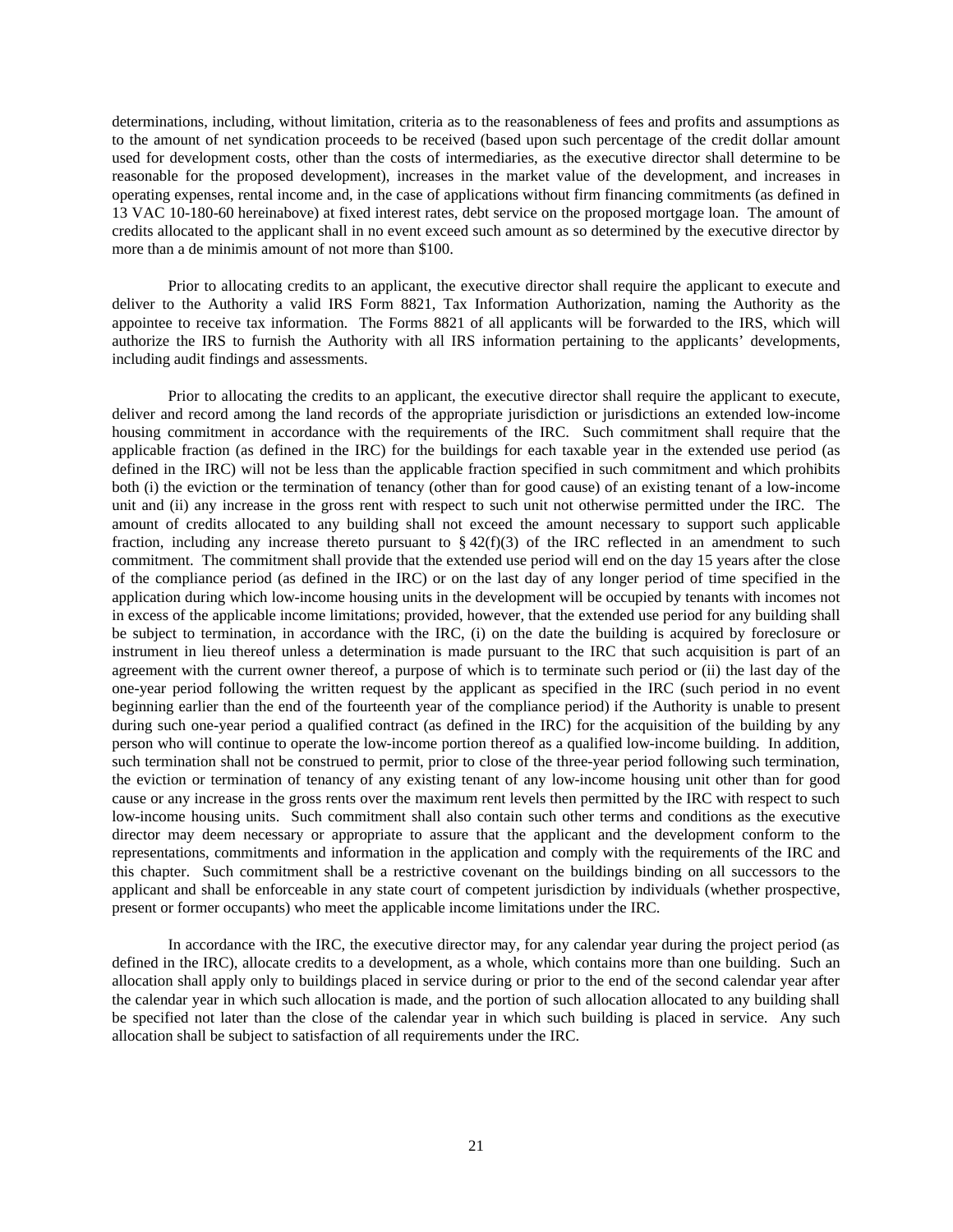If the executive director determines that the buildings or development is so entitled to the credits, he shall allocate the credits (or such portion thereof to which he deems the buildings or the development to be entitled) to the applicant's qualified low-income buildings or to the applicant's development in accordance with the requirements of the IRC. If the executive director shall determine that the applicant's buildings or development is not so entitled to the credits, he shall not allocate the credits and shall so notify the applicant within a reasonable time after such determination is made. In the event that any such applicant shall not request an allocation of all of its reserved credits or whose buildings or development shall be deemed by the executive director not to be entitled to any or all of its reserved credits, the executive director may reserve or allocate, as applicable, such unallocated credits to the buildings or developments of other qualified applicants at such time or times and in such manner as he shall determine consistent with the requirements of the IRC and this chapter.

The executive director may prescribe (i) such deadlines for submissions of requests for allocations of credits for any calendar year as he deems necessary or desirable to allow sufficient processing time for the Authority to make such allocations within such calendar year and (ii) such deadlines for satisfaction of all preallocation requirements of the IRC the binding commitment, any contractual agreements between the Authority and the applicant and this chapter as he deems necessary or desirable to allow the Authority sufficient time to allocate to other eligible applicants any credits for which the applicants fail to satisfy such requirements.

The executive director may make the allocation of credits subject to such terms, as he may deem necessary or appropriate to assure that the applicant and the development comply with the requirements of the IRC.

The executive director may also (to the extent not already required under 13 VAC 10-180-60 hereof) require that all applicants make such good faith deposits or execute such contractual agreements with the Authority as the executive director may require with respect to the credits, (i) to ensure that the buildings or development are completed in accordance with the binding commitment, including all of the representations made in the application for which points were assigned pursuant to 13 VAC 10-180-60 hereof and (ii) only in the case of any buildings or development which are to receive an allocation of credits hereunder and which are to be placed in service in any future year, to assure that the buildings or the development will be placed in service as a qualified low-income housing project (as defined in the IRC) in accordance with the IRC and that the applicant will otherwise comply with all of the requirements under the IRC.

In the event that the executive director determines that a development for which an allocation of credits is made shall not become a qualified low-income housing project (as defined in the IRC) within the time period required by the IRC or the terms of the allocation or any contractual agreements between the applicant and the Authority, the executive director may terminate the allocation and rescind the credits in accordance with the IRC and, in addition, may draw on any good faith deposit and enforce any of the Authority's rights and remedies under any contractual agreement. An allocation of credits to an applicant may also be canceled with the mutual consent of such applicant and the executive director. Upon the termination or cancellation of any credits, the executive director may reserve, allocate or carry over, as applicable, such credits in such manner, as he shall determine consistent with the requirements of the IRC and this chapter.

## **13 VAC 10-180-80. Reservation and allocation of additional credits.**

Prior to the initial determination of the qualified basis (as defined in the IRC) of the qualified low-income buildings of a development pursuant to the IRC, an applicant to whose buildings' credits have been reserved may submit an application for a reservation of additional credits. Subsequent to such initial determination of the qualified basis, the applicant may submit an application for an additional allocation of credits by reason of an increase in qualified basis based on an increase in the number of low-income housing units or in the amount of floor space of the low-income housing units. Any application for an additional allocation of credits shall include such information, opinions, certifications and documentation as the executive director shall require in order to determine that the applicant's buildings or development will be entitled to such additional credits under the IRC and this chapter. The application shall be submitted, reviewed, ranked and selected by the executive director in accordance with the provisions of 13 VAC 10-180-60 hereof, and any allocation of credits shall be made in accordance with § 10-180-70 hereof. For the purposes of such review, ranking and selection and the determinations to be made by the executive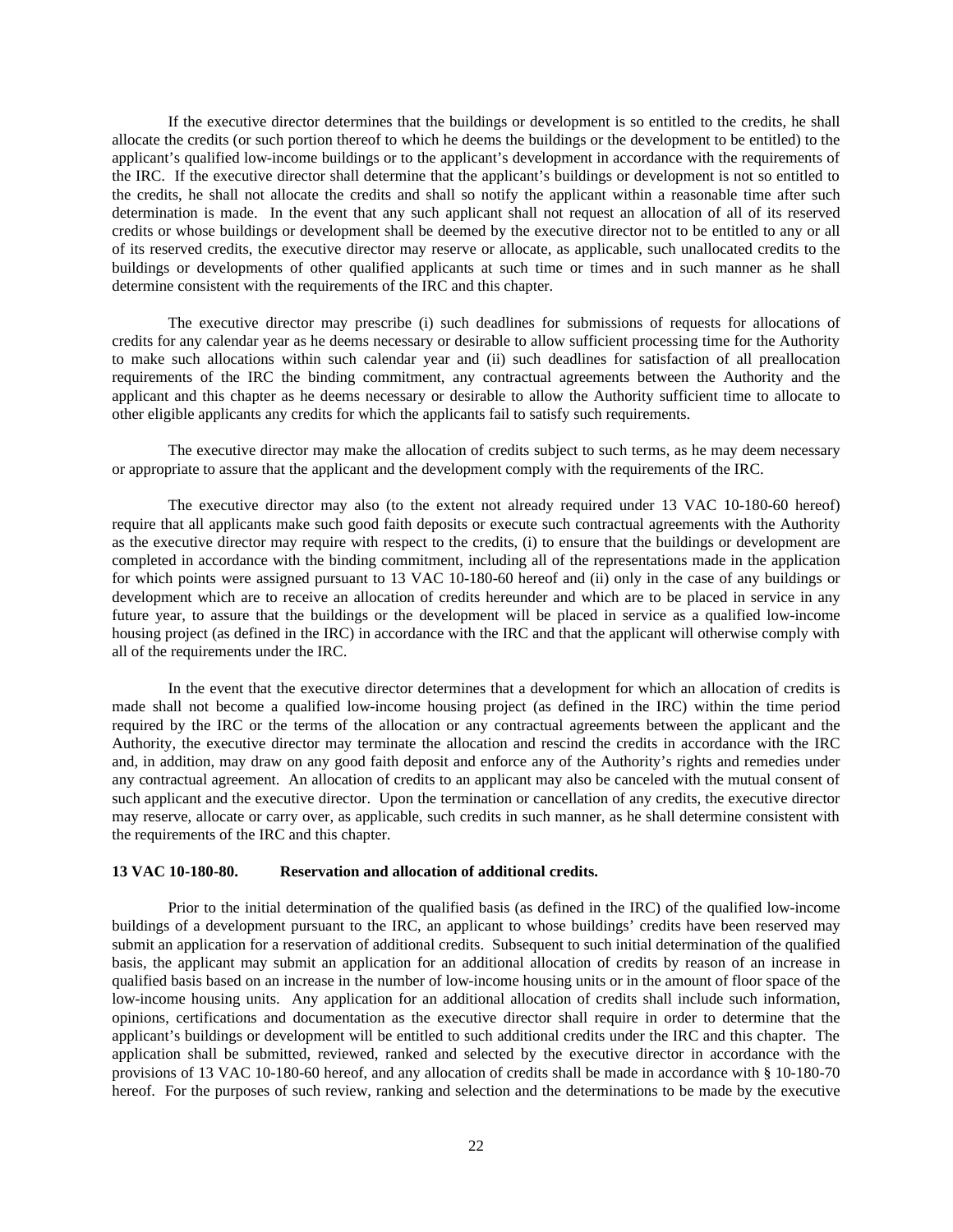director under the rules and regulations as to the financial feasibility of the development and its viability as a qualified low-income development during the credit period, the amount of credits previously reserved to the application or allocated to the buildings or development (or, in the case of any development or building to be financed by certain tax-exempt bonds in an amount so as not to require an allocation of credits hereunder, the amount of credit which may be claimed by the applicant) shall be included with the amount of such credits so requested.

# **13 VAC 10-180-90. Monitoring for IRS Compliance.**

A. Federal law requires the Authority to monitor developments receiving credits for compliance with the requirements of § 42 of the IRC and notify the IRS of any noncompliance of which it becomes aware. Compliance with the requirements of § 42 of the IRC is the responsibility of the owner of the building for which the credit is allowable. The monitoring requirements set forth hereinbelow are to qualify the Authority's allocation plan of credits. The Authority's obligation to monitor for compliance with the requirements of § 42 of the IRC does not make the Authority liable for an owner's noncompliance, nor does the Authority's failure to discover any noncompliance by an owner excuse such noncompliance.

B. The owner of a low-income housing development must keep records for each qualified low-income building in the development that show for each year in the compliance period:

- 1. The total number of residential rental units in the building (including the number of bedrooms and the size in square feet of each residential rental unit).
- 2. The percentage of residential rental units in the building that are low-income units.
- 3. The rent charged on each residential rental unit in the building (including any utility allowances).
- 4. The number of occupants in each low-income unit, but only if rent is determined by the number of occupants in each unit under  $\S 42(g)(2)$  of IRC (as in effect before the amendments made by the Revenue Reconciliation Act of 1989).
- 5. The low-income unit vacancies in the building and information that shows when, and to whom, the next available units were rented.
- 6. The annual income certification of each low-income tenant per unit.
- 7. Documentation to support each low-income tenant's income certification (for example, a copy of the tenant's federal income tax return, Forms W-2, or verifications of income from third parties such as employers or state agencies paying unemployment compensation). Tenant income is calculated in a manner consistent with the determination of annual income under section 8 of the United States Housing Act of 1937 ("section 8"), not in accordance with the determination of gross income for federal income tax liability. In the case of a tenant receiving housing assistance payments under section 8, the documentation requirement of this subdivision 7 is satisfied if the public housing authority provides a statement to the building owner declaring that the tenant's income does not exceed the applicable income limit under  $\S 42(g)$  of the IRC.
- 8. The eligible basis and qualified basis of the building at the end of the first year of the credit period.
- 9. The character and use of the nonresidential portion of the building included in the building's eligible basis under § 42(d) of the IRC (e.g., tenant facilities that are available on a comparable basis to all tenants and for which no separate fee is charged for use of the facilities, or facilities reasonably required by the development).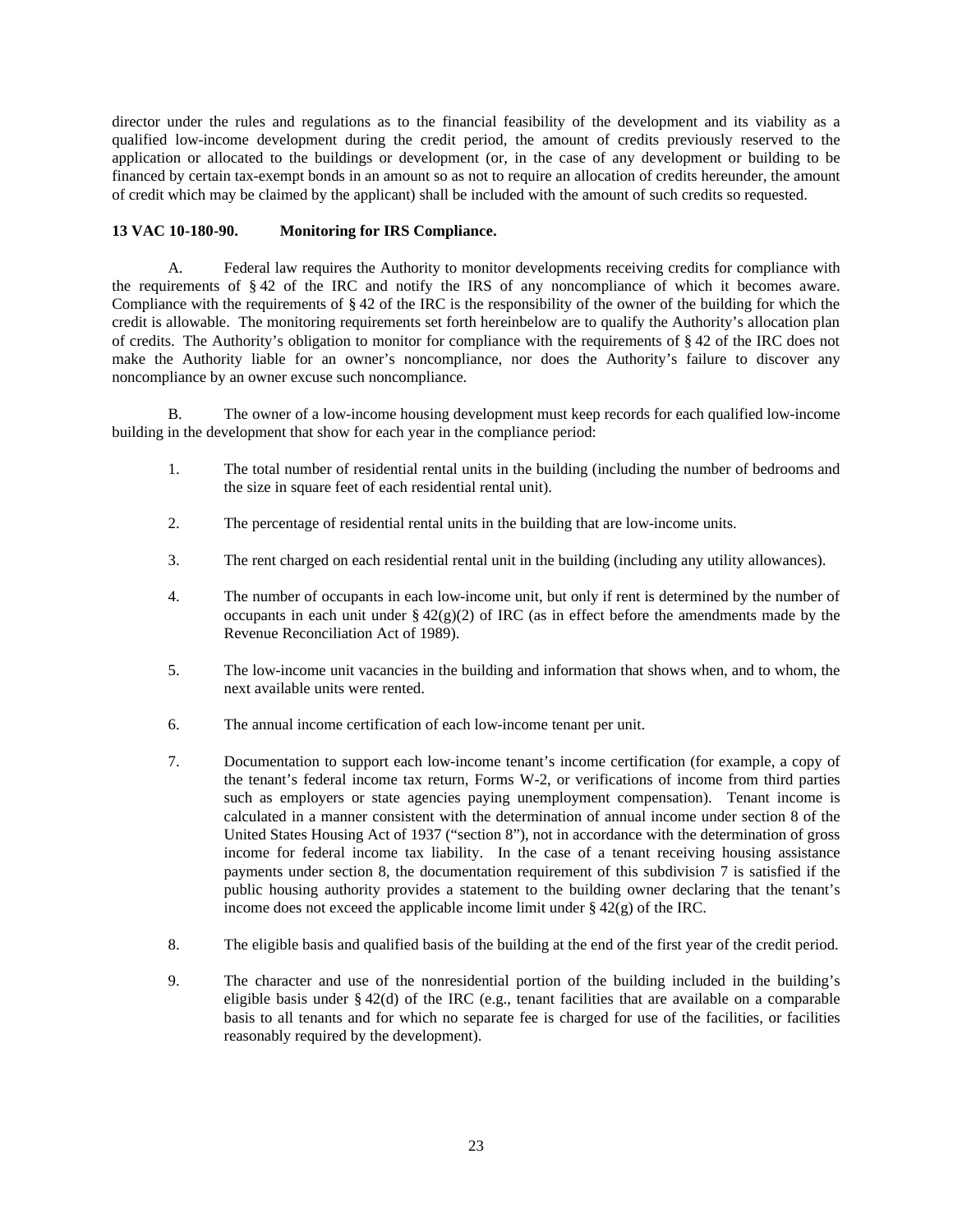The owner of a low-income housing development must retain the records described in this subsection B for at least 6 years after the due date (with extensions) for filing the federal income tax return for that year. The records for the first year of the credit period, however, must be retained for at least 6 years beyond the due date (with extensions) for filing the federal income tax return for the last year of the compliance period of the building.

In addition, the owner of a low-income housing development must retain any original local health, safety, or building code violation reports or notices issued by the Commonwealth or local government (as described in subdivision C.6. below) for the Authority's inspection. Retention of the original violation reports or notices is not required once the Authority reviews the violation reports or notices and completes its inspection, unless the violation remains uncorrected.

C. The owner of a low-income housing development must certify annually to the Authority, on the form prescribed by the Authority, that, for the preceding 12-month period:

- 1. The development met the requirements of the 20-50 test under  $\S 42(g)(1)(A)$  of the IRC or the 40-60 test under §  $42(g)(2)(B)$  of the IRC, whichever minimum set-aside test was applicable to the development.
- 2. There was no change in the applicable fraction (as defined in  $\S 42(c)(1)(B)$  of the IRC) of any building in the development, or that there was a change, and a description of the change.
- 3. The owner has received an annual income certification from each low-income tenant, and documentation to support that certification; or, in the case of a tenant receiving section 8 housing assistance payments, the statement from a public housing authority described in subdivision 7 of subsection B (unless the owner has obtained a waiver from the IRS pursuant to  $\S 42(g)(8)(B)$  of IRC).
- 4. Each low-income unit in the development was rent-restricted under  $\S 42(g)(2)$  of the IRC.
- 5. All units in the development were for use by the general public (as defined in IRS Regulation § 1.42-9), and that no finding of discrimination under the Fair Housing Act has occurred for the development. (A finding of discrimination includes an adverse final decision by the Secretary of HUD, 24 CFR 180.680, an adverse final decision by a substantially equivalent state or local fair housing agency, 42 U.S.C. 3616(a)(1), or adverse judgment from federal court.)
- 6. Each building in the development was suitable for occupancy, taking into account local health, safety, and building codes (or other habitability standards), and that the Commonwealth or local government unit responsible for making local health, safety, and building code inspections did not issue a violation report for any building or low-income unit in the development. (If a violation report or notice was issued by the governmental unit, the owner must attach a statement summarizing the violation report or notice or a copy of the violation report or notice to the annual certification. In addition the owner must state whether the violation has been corrected.)
- 7. There was no change in the eligible basis (as defined in § 42(d) of the IRC) of any building in the development, or if there was a change, the nature of the change (e.g., a common area has become commercial space, or a fee is now charged for a tenant facility formerly provided without charge).
- 8. All tenant facilities included in the eligible basis under  $\S 42(d)$  of the IRC of any building in the development, such as swimming pools, other recreational facilities, and parking areas, were provided on a comparable basis without charge to all tenants in the building.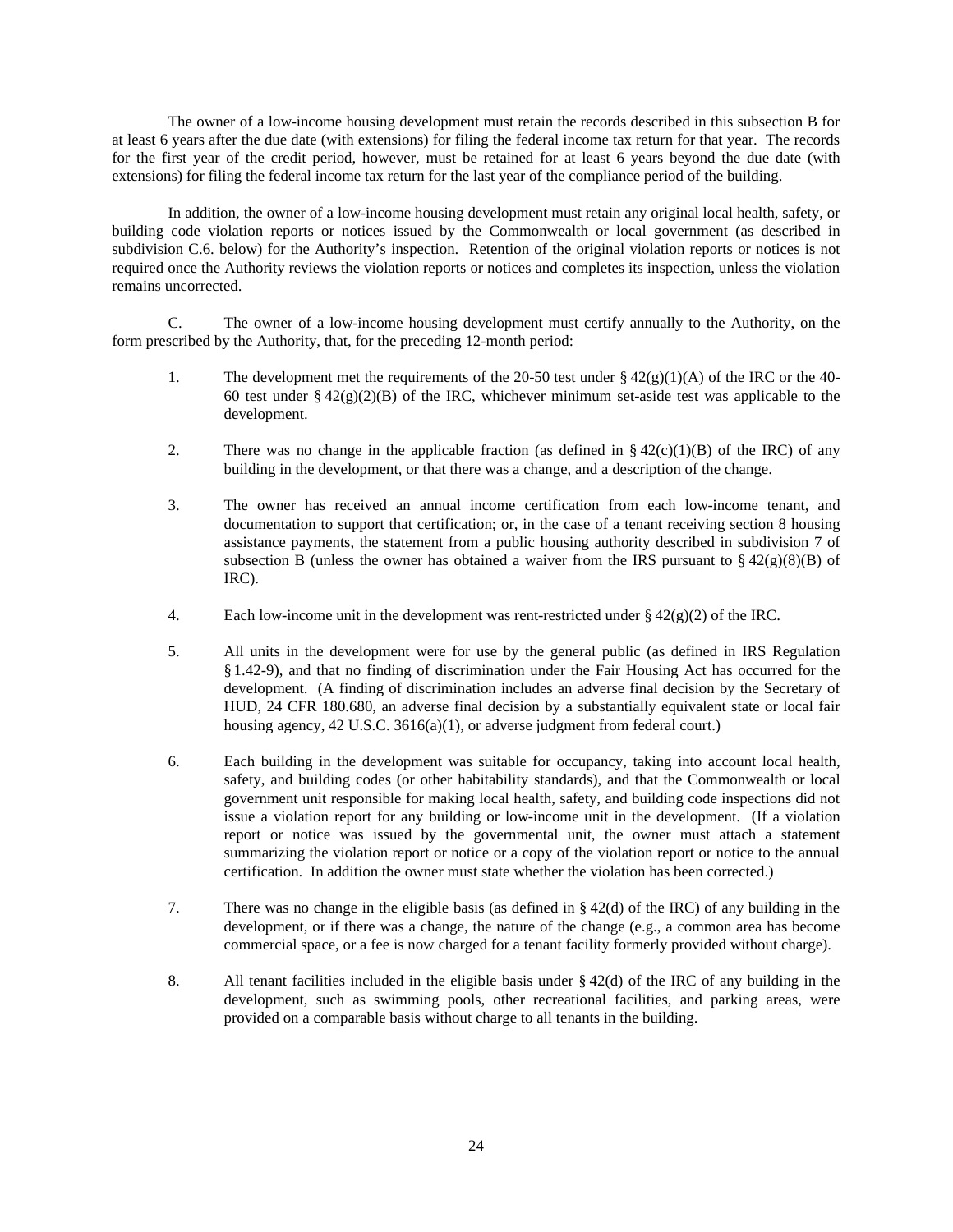- 9. If a low-income unit in the development became vacant during the year, that reasonable attempts were or are being made to rent that unit or the next available unit of comparable or smaller size to tenants having a qualifying income before any units in the development were or will be rented to tenants not having a qualifying income.
- 10. If the income of tenants of a low-income unit in the development increased above the limit allowed in  $§$  42(g)(2)(D)(ii) of the IRC, the next available unit of comparable or smaller size in the development was or will be rented to tenants having a qualifying income.
- 11. An extended low-income housing commitment as described in § 42(h)(6) of the IRC was in effect (for buildings subject to  $\S 7108(c)(1)$  of the Omnibus Budget Reconciliation Act of 1989).
- 12. All units in the development were used on a nontransient basis (except for transitional housing for the homeless provided under  $\S 42(i)(3)(B(iii))$  of the IRC or single-room-occupancy units rented on a month-by-month basis under  $\S 42(i)(3)(B)(iv)$  of the IRC).

Such certifications shall be made annually covering each year of the compliance period and must be made under the penalty of perjury.

In addition, each owner of a low-income housing development must provide to the Authority, on a form prescribed by the Authority, a certification containing such information necessary for the Commonwealth to determine the eligibility of tax credits for the first year of the development's compliance period.

D. The Authority will review each certification set forth in subsection C of this section for compliance with the requirements of § 42 of the IRC. Also, the Authority will conduct on-site inspections of all the buildings in the development by the end of the second calendar year following the year the last building in the development is placed in service and, for at least 20% of the development's low-income housing units, inspect the low-income certification, the documentation the owner has received to support that certification, and the rent record for the tenants in those units. In addition, at least once every three years, the Authority will conduct on-site inspections of all the buildings in each low-income housing developments and, for at least 20% of the development's low-income units, inspect the units, the low-income certifications, the documentation the owner has received to support the certifications, and the rent record for the tenants in those units. The Authority will determine which low-income housing developments will be reviewed in a particular year and which tenant's records are to be inspected.

In addition, the Authority, at its option, may request an owner of a low-income housing development not selected for the review procedure set forth above in a particular year to submit to the Authority for compliance review copies of the annual income certifications, the documentation such owner has received to support those certifications and the rent record for each low-income tenant of the low-income units in their development.

All low-income housing developments may be subject to review at any time during the compliance period.

E. The Authority has the right to perform, and each owner of a development receiving credits shall permit the performance of, an on-site inspection of any low-income housing development through the end of the compliance period of the building. The inspection provision of this subsection E is separate from the review of lowincome certifications, supporting documents and rent records under subsection D of this section.

The owner of a low-income housing development should notify the Authority when the development is placed in service. The Authority reserves the right to inspect the property prior to issuing IRS Form 8609 to verify that the development conforms to the representations made in the Application for Reservation and Application for Allocation.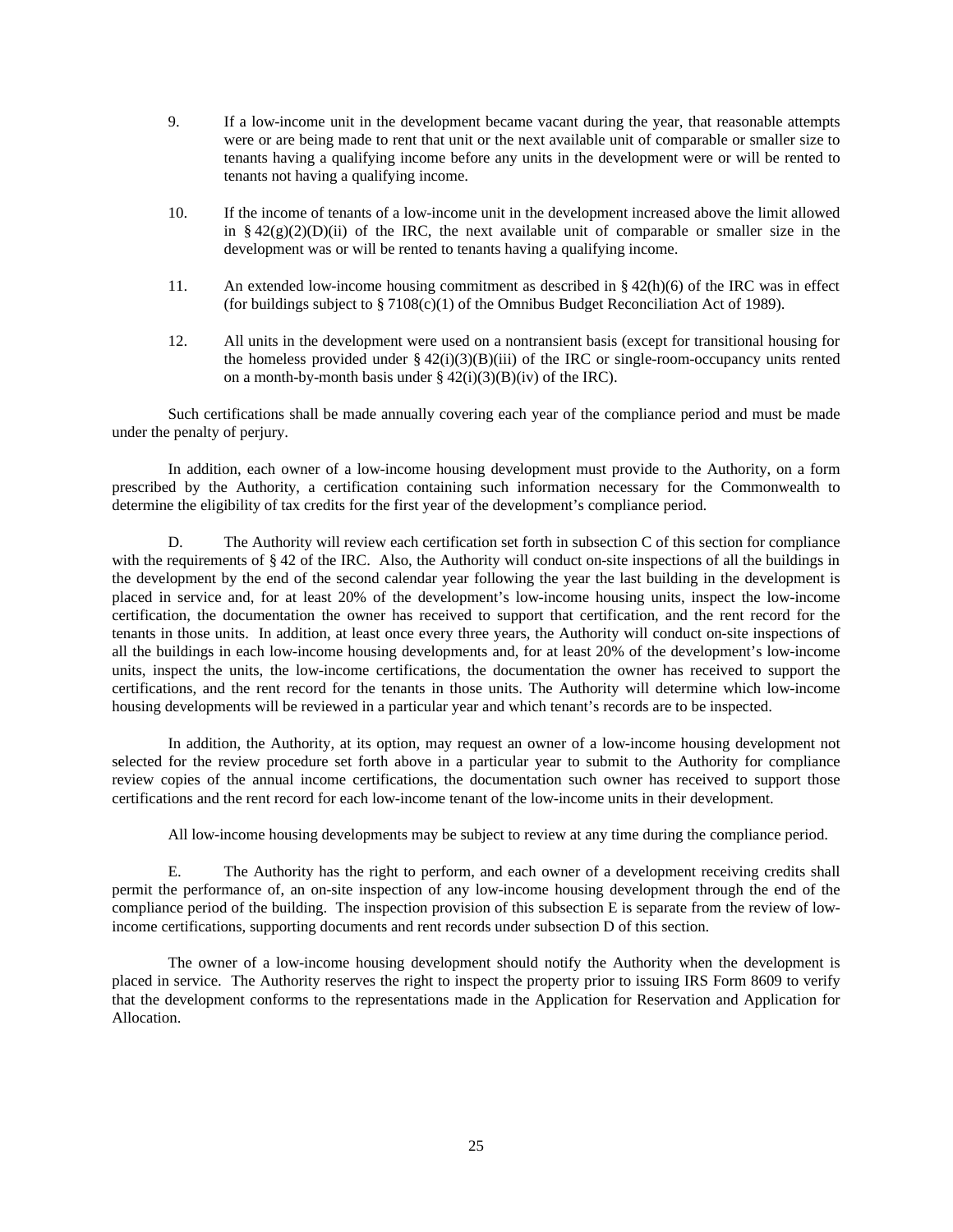F. The Authority will provide written notice to the owner of a low-income housing development if the Authority does not receive the certification described in subsection C of this section, or does not receive or is not permitted to inspect the tenant income certifications, supporting documentation, and rent records described in subsection D of this section or discovers by inspection, review, or in some other manner, that the development is not in compliance with the provisions of § 42 of the IRC.

Such written notice will set forth a correction period which shall be that period specified by the Authority during which an owner must supply any missing certifications and bring the development into compliance with the provisions of § 42 of the IRC. The Authority will set the correction period for a time not to exceed 90 days from the date of such notice to the owner. The Authority may extend the correction period for up to 6 months, but only if the Authority determines there is good cause for granting the extension.

The Authority will file Form 8823, "Low-Income Housing Credit Agencies Report of Noncompliance," with the IRS no later than 45 days after the end of the correction period (as described above, including any permitted extensions) and no earlier than the end of the correction period, whether or not the noncompliance or failure to certify is corrected. The Authority must explain on Form 8823 the nature of the noncompliance or failure to certify and indicate whether the owner has corrected the noncompliance or failure to certify. Any change in either the applicable fraction or eligible basis under subdivisions 2 and 7 of subsection C of this section, respectively, that results in a decrease in the qualified basis of the development under  $\S 42(c)(1)(A)$  of the IRC is noncompliance that must be reported to the IRS under this subsection F. If the Authority reports on Form 8823 that a building is entirely out of compliance and will not be in compliance at any time in the future, the Authority need not file Form 8823 in subsequent years to report that building's noncompliance.

The Authority will retain records of noncompliance or failure to certify for 6 years beyond the Authority's filing of the respective Form 8823. In all other cases, the Authority must retain the certifications and records described in subsection C of this section for 3 years from the end of the calendar year the Authority receives the certifications and records.

G. If the Authority decides to enter into the agreements described below, the review requirements under subsection D of this section will not require owners to submit, and the Authority is not required to review, the tenant income certifications, supporting documentation and rent records for buildings financed by Rural Development under the § 515 program, or buildings of which 50% or more of the aggregate basis (taking into account the building and the land) is financed with the proceeds of obligations the interest on which is exempt from tax under § 103 (tax-exempt bonds). In order for a monitoring procedure to except these buildings, the Authority must enter into an agreement with Rural Development or tax-exempt bond issuer. Under the agreement, Rural Development or tax-exempt bond issuer must agree to provide information concerning the income and rent of the tenants in the building to the Authority. The Authority may assume the accuracy of the information provided by Rural Development or the tax-exempt bond issuer without verification. The Authority will review the information and determine that the income limitation and rent restriction of  $\S 42(g)(1)$  and (2) of the IRC are met. However, if the information provided by Rural Development or tax-exempt bond issuer is not sufficient for the Authority to make this determination, the Authority will request the necessary additional income or rent information from the owner of the buildings. For example, because Rural Development determines tenant eligibility based on its definition of "adjusted annual income," rather than "annual income" as defined under Section 8, the Authority may have to calculate the tenant's income for purposes of § 42 of the IRC and may need to request additional income information from the owner.

H. The owners of low-income housing developments must pay to the Authority such fees in such amounts and at such times as the Authority shall reasonably require the owners to pay in order to reimburse the Authority for the costs of monitoring compliance with § 42 of the IRC.

I. The owners of low-income housing developments that have submitted an IRS Forms 8821, Tax Information Authorization, naming the Authority as the appointee to receive tax information on such owners shall submit from time to time renewals of such Forms 8821 as required by the Authority throughout the extended use period.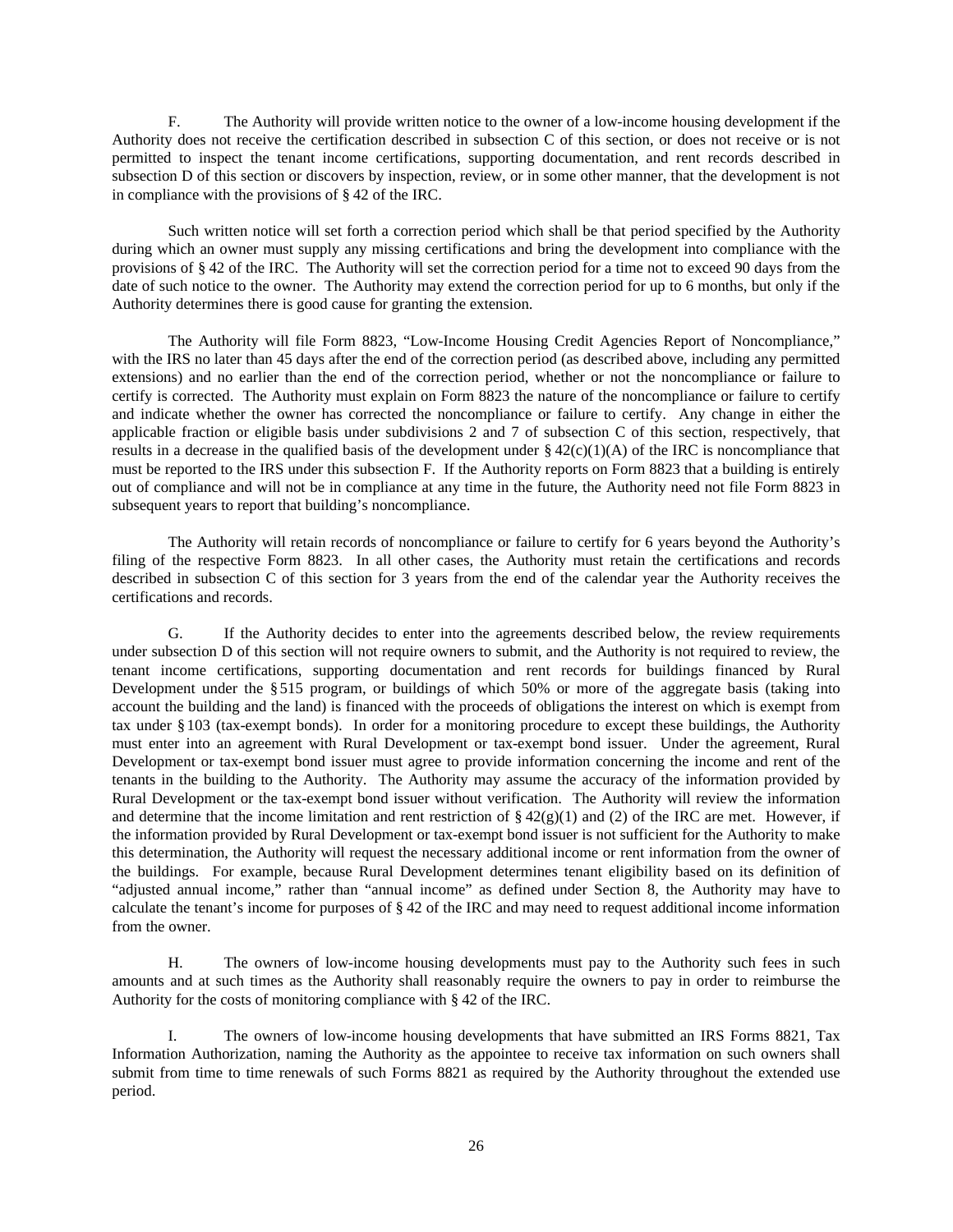## **13 VAC 10-180-100. Tax-exempt bonds**

In the case of any buildings or development to be financed by certain tax-exempt bonds of the Authority, or an issuer other than the Authority, in such amount so as not to require under the IRC an allocation of credits hereunder, the owner of the buildings or development shall submit to the Authority, prior to the issuance of the bonds, an application for allocation of credits and supporting information and documents as described in § 10-180- 70 hereof, and such other information and documents as the executive director may require (including a market study, in form and substance satisfactory to the Authority, that shows adequate demand for the housing units to be produced by each applicant's proposed development). The executive director shall determine, in accordance with the IRC, whether such buildings or development satisfies the requirements for allocation of credits hereunder. For the purposes of such determination, buildings or a development shall be deemed to satisfy the requirements for allocation of credits hereunder if (i) the application submitted to the Authority in connection therewith is assigned not fewer than the threshold number of points under the ranking system described in 13 VAC 10-180-60 hereof, and (ii) the executive director shall determine that the buildings or development shall receive an amount of credits necessary for the financial feasibility of the development and its viability as a qualified low-income housing development throughout the credit period under the IRC, and more fully described in § 10-180-70 hereof. The owner of the buildings or development shall, as required by the executive director, pay such fees as described in § 10-180-50 hereof, and such good faith deposits as described in § 10-180-70 hereof. Furthermore, the owner of the buildings or development shall satisfy all other requirements for an allocation as required by the executive director, including execution, delivery and recordation of an extended low-income housing commitment as more fully described in § 10-180-70 hereof and all requirements for compliance monitoring as described in § 10-180-90 hereof.